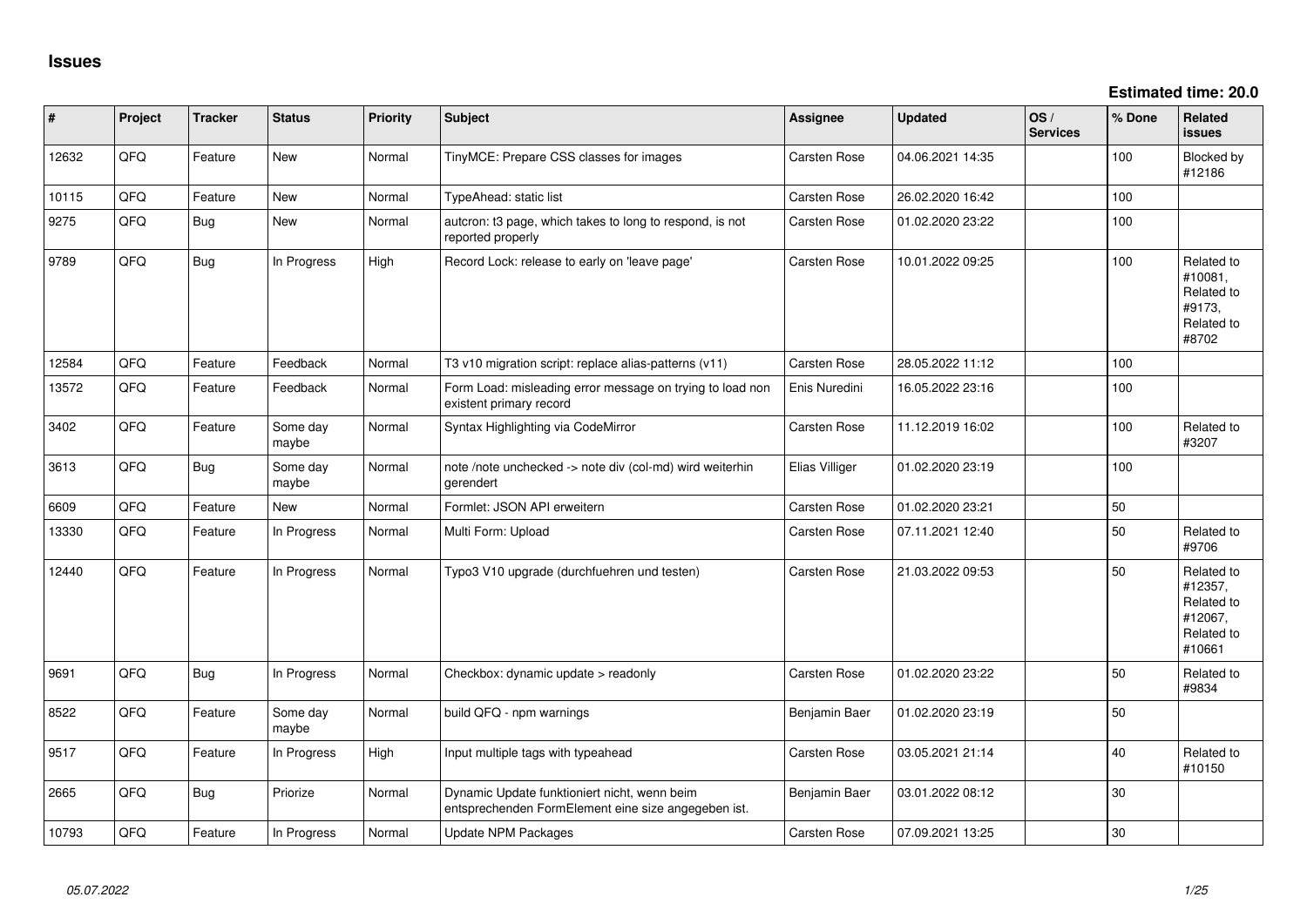| #     | Project | <b>Tracker</b> | <b>Status</b>     | <b>Priority</b> | <b>Subject</b>                                                             | Assignee        | <b>Updated</b>   | OS/<br><b>Services</b> | % Done      | <b>Related</b><br><b>issues</b>             |
|-------|---------|----------------|-------------------|-----------------|----------------------------------------------------------------------------|-----------------|------------------|------------------------|-------------|---------------------------------------------|
| 1623  | QFQ     | Feature        | Some day<br>maybe | Normal          | RealURL                                                                    |                 | 11.12.2019 16:03 |                        | 30          |                                             |
| 12156 | QFQ     | Feature        | <b>New</b>        | Normal          | Form: Optional disable 'leave page'                                        |                 | 03.05.2021 20:45 |                        | $\Omega$    |                                             |
| 12135 | QFQ     | Feature        | <b>New</b>        | Normal          | Subrecord: Notiz                                                           |                 | 24.04.2021 16:58 |                        | $\Omega$    |                                             |
| 12039 | QFQ     | Feature        | New               | Normal          | Missing htmlSpecialChar() in pre processing on form submit                 |                 | 18.02.2021 00:09 |                        | $\Omega$    | Related to<br>#14320                        |
| 12038 | QFQ     | Feature        | New               | Normal          | a) STORE_VAR: filenameOnlyStripUniq, b) SP:<br>QSTRIPUNIQ()                |                 | 17.02.2021 23:55 |                        | $\Omega$    |                                             |
| 11850 | QFQ     | Feature        | <b>New</b>        | Urgent          | Wizard Form: basierend auf einer Tabelle eine Form<br>anlegen.             |                 | 03.05.2021 21:12 |                        | $\Omega$    | <b>Blocked by</b><br>#8082                  |
| 11716 | QFQ     | Feature        | New               | Normal          | Form an beliebiger Stelle im Report anzeigen                               |                 | 09.12.2020 09:47 |                        | $\Omega$    |                                             |
| 11715 | QFQ     | Bug            | New               | Normal          | acceptZeroAsRequired and requiredOffButMark do not<br>coincide             |                 | 08.12.2020 12:13 |                        | $\Omega$    |                                             |
| 11535 | QFQ     | Feature        | <b>New</b>        | Normal          | Ability to create SQL columns in frontend QFQ forms                        |                 | 17.11.2020 12:11 |                        | $\Omega$    |                                             |
| 11534 | QFQ     | Feature        | New               | Normal          | Report: Action on selected rows - Table batchprocessing<br>feature         |                 | 18.11.2020 08:15 |                        | $\Omega$    |                                             |
| 11522 | QFQ     | <b>Bug</b>     | <b>New</b>        | Normal          | Aus/Einblenden von Reitern                                                 |                 | 13.11.2020 14:58 |                        | $\Omega$    |                                             |
| 11195 | QFQ     | <b>Bug</b>     | New               | Low             | Dynamic Update: Note not updated if new text is empty<br>(v20.4)           |                 | 25.09.2020 11:14 |                        | $\Omega$    |                                             |
| 10890 | QFQ     | Bug            | New               | Normal          | AutoCron hangs                                                             |                 | 20.07.2020 13:56 |                        | $\Omega$    |                                             |
| 10874 | QFQ     | Feature        | <b>New</b>        | Normal          | Erstellen eines Foreign Keys in der Tabelle "FormElement"                  |                 | 13.07.2020 10:11 |                        | $\mathbf 0$ |                                             |
| 10766 | QFQ     | Bug            | <b>New</b>        | High            | Radiobutton / parameter.buttonClass=btn-default: dynamic<br>update         |                 | 03.05.2021 21:12 |                        | $\Omega$    | Related to<br>#11237                        |
| 10763 | QFQ     | Feature        | New               | Normal          | form accessed and submitted despite logout?                                |                 | 16.06.2020 11:43 |                        | $\Omega$    |                                             |
| 10759 | QFQ     | Bug            | <b>New</b>        | Normal          | emptyMeansNull - Feld falsch aktualisiert                                  |                 | 12.11.2020 23:45 |                        | $\Omega$    |                                             |
| 10384 | QFQ     | Feature        | <b>New</b>        | Normal          | Parameter Exchange QFQ Instances                                           |                 | 07.05.2020 09:38 |                        | 0           |                                             |
| 10345 | QFQ     | Feature        | New               | Normal          | Templates - Patterns QFQ Style                                             |                 | 03.05.2021 21:01 |                        | $\Omega$    | Related to<br>#10713                        |
| 10324 | QFQ     | <b>Bug</b>     | <b>New</b>        | Normal          | Excel Export mit Template funktioniert nur, wenn Template<br>vor uid kommt |                 | 30.03.2020 11:20 |                        | $\Omega$    | Related to<br>#10257                        |
| 10114 | QFQ     | Feature        | New               | High            | Symbol (Link): 'G:' (Glyphicon) replaced by 'i:' (icon)                    |                 | 07.12.2021 17:19 |                        | $\Omega$    | Related to<br>#3797,<br>Related to<br>#4194 |
| 9855  | QFQ     | <b>Bug</b>     | New               | Normal          | <b>Required Check</b>                                                      |                 | 01.02.2020 15:56 |                        | $\mathbf 0$ |                                             |
| 9853  | QFQ     | Feature        | New               | Normal          | Check das SQL / QFQ / Mail Logfile geschrieben wird                        |                 | 09.01.2020 11:15 |                        | $\mathbf 0$ |                                             |
| 14185 | QFQ     | Feature        | New               | Normal          | External/Autocron.php - better suitable directory                          | Support: System | 28.05.2022 11:03 |                        | $\pmb{0}$   |                                             |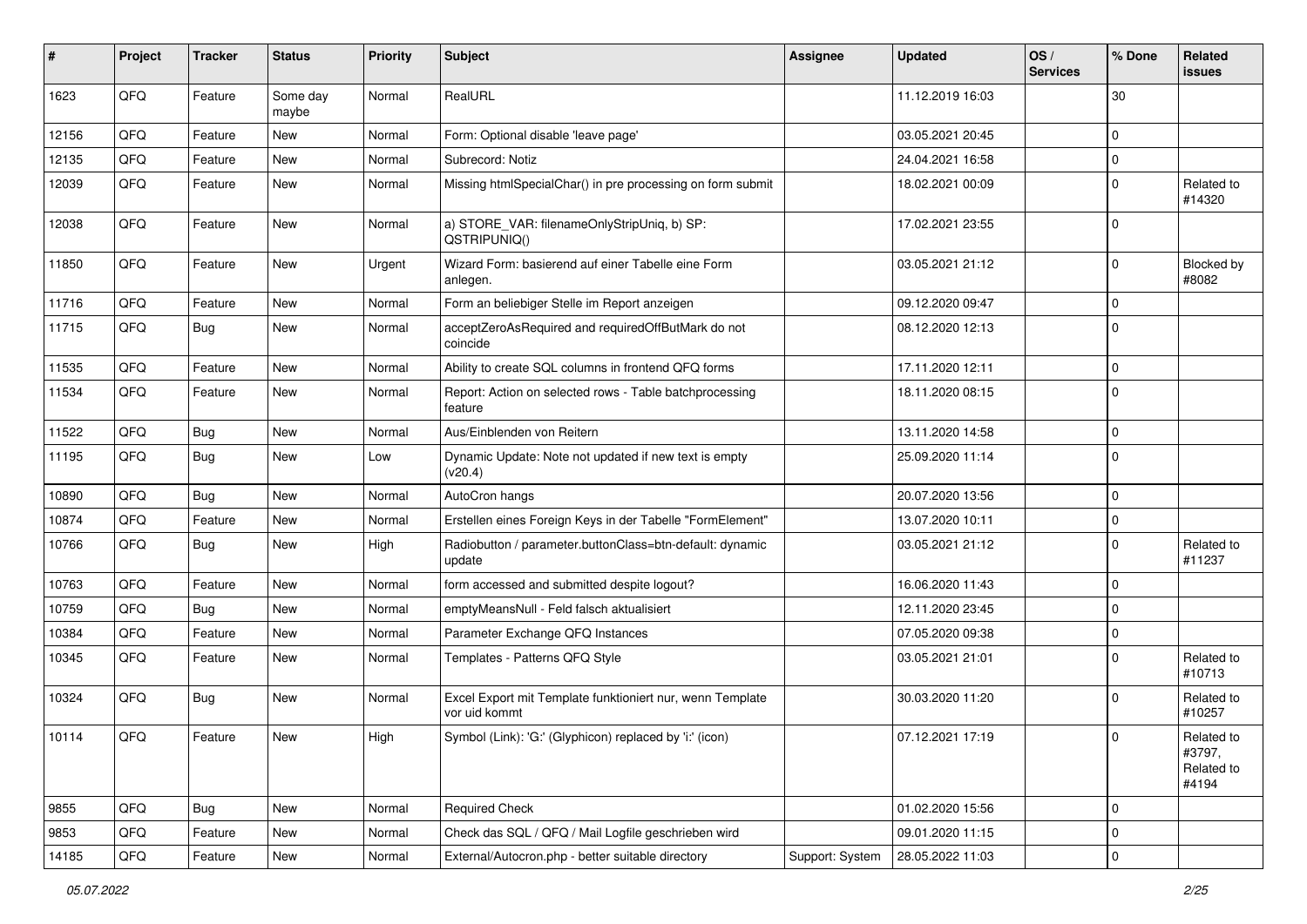| #     | Project | <b>Tracker</b> | <b>Status</b> | <b>Priority</b> | <b>Subject</b>                                                                           | <b>Assignee</b>     | <b>Updated</b>   | OS/<br><b>Services</b> | % Done      | <b>Related</b><br><b>issues</b>                                        |
|-------|---------|----------------|---------------|-----------------|------------------------------------------------------------------------------------------|---------------------|------------------|------------------------|-------------|------------------------------------------------------------------------|
| 13647 | QFQ     | <b>Bug</b>     | New           | Normal          | Autofocus funktioniert nicht auf Chrome                                                  | Benjamin Baer       | 19.03.2022 17:44 |                        | $\Omega$    |                                                                        |
| 13528 | QFQ     | <b>Bug</b>     | <b>New</b>    | Normal          | gfg.io > releases: es wird kein neues Release angelegt                                   | Benjamin Baer       | 19.03.2022 17:46 |                        | $\Omega$    |                                                                        |
| 12556 | QFQ     | Feature        | <b>New</b>    | Normal          | Pills Title: colored = static or dynamic on allrequiredgiven                             | Benjamin Baer       | 19.03.2022 17:49 |                        | $\Omega$    |                                                                        |
| 12490 | QFQ     | Feature        | New           | Normal          | Loading Plugins in QFQ - see what tinymce does. (lazy<br>loading)                        | Benjamin Baer       | 08.06.2022 10:37 |                        | $\Omega$    | Related to<br>#12611,<br>Related to<br>#10013,<br>Related to<br>#7732  |
| 12476 | QFQ     | Feature        | New           | Normal          | clearMe: a) should trigger 'dirty', b) sticky on textarea resize                         | Benjamin Baer       | 04.01.2022 08:40 |                        | $\Omega$    | Related to<br>#9528                                                    |
| 11237 | QFQ     | Bug            | New           | High            | Radiobutton / parameter.buttonClass= btn-default - kein dirty<br>Trigger                 | Benjamin Baer       | 03.05.2021 21:12 |                        | $\Omega$    | Related to<br>#10766                                                   |
| 11057 | QFQ     | <b>Bug</b>     | New           | High            | Checkboxes ohne span.checkmark im Report werden<br>ausgeblendet                          | Benjamin Baer       | 03.05.2021 21:12 |                        | $\Omega$    | Related to<br>#11039                                                   |
| 14464 | QFQ     | Support        | New           | Normal          | Exception: Missing button to edit FormElement with broken<br>sqlValidate / beforeLoad    | <b>Carsten Rose</b> | 04.07.2022 00:13 |                        | $\Omega$    |                                                                        |
| 14305 | QFQ     | <b>Bug</b>     | <b>New</b>    | Normal          | Inline Report editing does not create history entries                                    | <b>Carsten Rose</b> | 10.06.2022 11:55 |                        | $\Omega$    |                                                                        |
| 14304 | QFQ     | <b>Bug</b>     | New           | Normal          | table sorter view safer does not work                                                    | <b>Carsten Rose</b> | 10.06.2022 11:49 |                        | $\Omega$    |                                                                        |
| 14233 | QFQ     | <b>Bug</b>     | <b>New</b>    | Normal          | AS _link: question - HTML is not rendered                                                | Carsten Rose        | 28.05.2022 11:02 |                        | $\Omega$    |                                                                        |
| 14187 | QFQ     | Feature        | New           | High            | qfq.log: show current URL                                                                | <b>Carsten Rose</b> | 28.05.2022 11:02 |                        | $\Omega$    | Related to<br>#13933,<br>Related to<br>#12532,<br>Related to<br>#11893 |
| 14091 | QFQ     | Bug            | <b>New</b>    | Normal          | inconsistent template path for twig                                                      | <b>Carsten Rose</b> | 19.04.2022 18:36 |                        | $\Omega$    |                                                                        |
| 14090 | QFQ     | Feature        | New           | Normal          | Nützliche _script funktionen                                                             | <b>Carsten Rose</b> | 28.05.2022 11:03 |                        | $\Omega$    |                                                                        |
| 14077 | QFQ     | <b>Bug</b>     | New           | Normal          | As _link: Attribute 'class' missing by r:1 and r:3 - but should<br>set                   | Carsten Rose        | 28.05.2022 11:02 |                        | $\Omega$    | Related to<br>#5342,<br>Related to<br>#4343                            |
| 13843 | QFQ     | Feature        | New           | Normal          | Create JWT via QFQ                                                                       | <b>Carsten Rose</b> | 19.03.2022 17:42 |                        | $\Omega$    |                                                                        |
| 13841 | QFQ     | Feature        | New           | Normal          | Create PDF via iText - evaluate                                                          | Carsten Rose        | 19.03.2022 17:42 |                        | 0           |                                                                        |
| 13706 | QFQ     | Bug            | New           | Normal          | Wrong CheckType in FieldElement LastStatus of Form Cron                                  | Carsten Rose        | 21.01.2022 18:20 |                        | $\Omega$    |                                                                        |
| 13700 | QFQ     | Feature        | New           | Normal          | Redesign qfq.io Seite                                                                    | Carsten Rose        | 19.03.2022 17:43 |                        | $\Omega$    |                                                                        |
| 13659 | QFQ     | <b>Bug</b>     | New           | Normal          | wrong sanitize class applied to R-store                                                  | Carsten Rose        | 15.01.2022 14:23 |                        | 0           |                                                                        |
| 13592 | QFQ     | <b>Bug</b>     | New           | Normal          | QFQ Build Queue: das vergeben von Tags klappt nicht. Es<br>werden keine Releases gebaut. | Carsten Rose        | 19.03.2022 17:45 |                        | $\mathbf 0$ |                                                                        |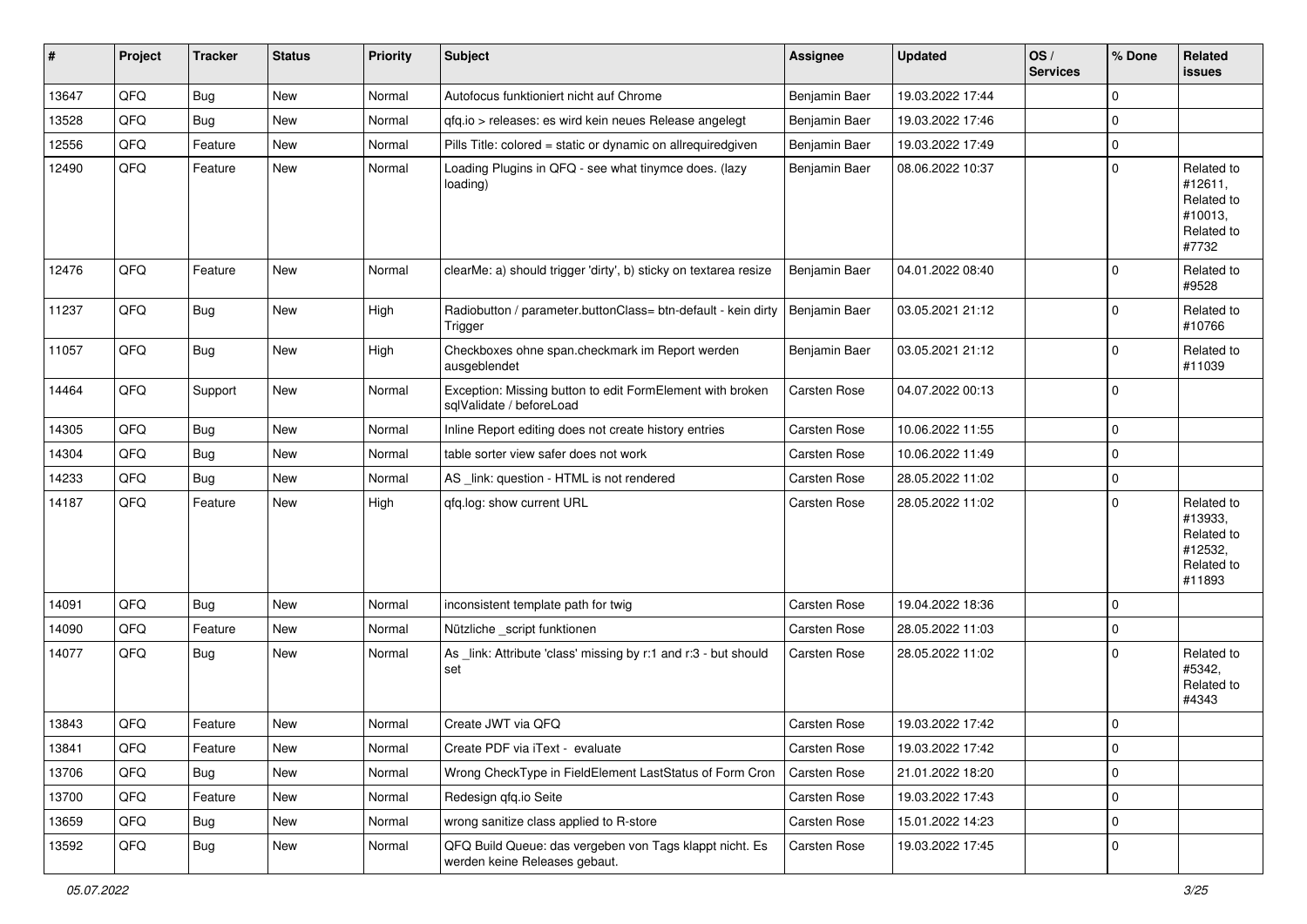| #     | Project | <b>Tracker</b> | <b>Status</b> | <b>Priority</b> | <b>Subject</b>                                                                                                                                      | <b>Assignee</b>     | <b>Updated</b>   | OS/<br><b>Services</b> | % Done      | <b>Related</b><br><b>issues</b>               |
|-------|---------|----------------|---------------|-----------------|-----------------------------------------------------------------------------------------------------------------------------------------------------|---------------------|------------------|------------------------|-------------|-----------------------------------------------|
| 13467 | QFQ     | Feature        | New           | Normal          | ChangeLog Generator                                                                                                                                 | Carsten Rose        | 19.03.2022 17:46 |                        | $\Omega$    | Related to<br>#11460                          |
| 13460 | QFQ     | Bug            | <b>New</b>    | Normal          | Doc: Password set/reset  password should not processed<br>with 'html encode'                                                                        | Carsten Rose        | 19.03.2022 17:46 |                        | 0           |                                               |
| 13451 | QFQ     | <b>Bug</b>     | New           | Normal          | Character Counter / Max Character: Problem in Safari                                                                                                | <b>Carsten Rose</b> | 15.04.2022 17:18 |                        | $\mathbf 0$ |                                               |
| 13354 | QFQ     | Feature        | <b>New</b>    | Normal          | Using Websocket in QFQ                                                                                                                              | Carsten Rose        | 10.11.2021 15:47 |                        | $\mathbf 0$ |                                               |
| 13332 | QFQ     | <b>Bug</b>     | <b>New</b>    | Normal          | Multi Form: Required Felder werden visuell nicht markiert.                                                                                          | <b>Carsten Rose</b> | 19.03.2022 17:47 |                        | $\mathbf 0$ |                                               |
| 13331 | QFQ     | <b>Bug</b>     | <b>New</b>    | Normal          | Multi Form: Clear Icon misplaced                                                                                                                    | Carsten Rose        | 19.03.2022 17:47 |                        | $\mathbf 0$ |                                               |
| 12974 | QFQ     | <b>Bug</b>     | New           | High            | Sanitize Queries in Action-Elements                                                                                                                 | <b>Carsten Rose</b> | 07.12.2021 17:19 |                        | $\mathbf 0$ |                                               |
| 12716 | QFQ     | <b>Bug</b>     | <b>New</b>    | Normal          | template group: Pattern only applied to first instance                                                                                              | <b>Carsten Rose</b> | 19.03.2022 17:47 |                        | $\mathbf 0$ |                                               |
| 12714 | QFQ     | <b>Bug</b>     | <b>New</b>    | Normal          | Conversion of GIF to PDF broken when GIF contains Alpha.                                                                                            | Carsten Rose        | 19.03.2022 17:49 |                        | $\mathbf 0$ |                                               |
| 12702 | QFQ     | <b>Bug</b>     | <b>New</b>    | High            | templateGroup: broken in multiDb Setup                                                                                                              | <b>Carsten Rose</b> | 14.12.2021 16:02 |                        | $\Omega$    |                                               |
| 12679 | QFQ     | Feature        | New           | Normal          | tablesorter: custom column width                                                                                                                    | <b>Carsten Rose</b> | 16.06.2021 11:10 |                        | $\mathbf 0$ |                                               |
| 12670 | QFQ     | Bug            | <b>New</b>    | High            | Dropdown-Menu classes können nicht mehr angegeben<br>werden                                                                                         | Carsten Rose        | 07.12.2021 17:19 |                        | $\mathbf 0$ |                                               |
| 12664 | QFQ     | Feature        | <b>New</b>    | Normal          | TinyMCE: report/remove malicous HTML/JS Code                                                                                                        | <b>Carsten Rose</b> | 19.03.2022 17:47 |                        | $\Omega$    | Related to<br>#14320                          |
| 12603 | QFQ     | Feature        | New           | Normal          | Dropdown (Select), Radio, checkbox:<br>itemListAlways={{!SELECT key, value}}                                                                        | <b>Carsten Rose</b> | 19.03.2022 17:47 |                        | $\Omega$    |                                               |
| 12581 | QFQ     | Bug            | New           | Normal          | Form.forward=close: Record 'new' in new browser tab ><br>save (& close) >> Form is not reloaded with new created<br>record id and stays in mode=new | <b>Carsten Rose</b> | 19.03.2022 17:48 |                        | $\Omega$    |                                               |
| 12545 | QFQ     | <b>Bug</b>     | <b>New</b>    | Urgent          | sql.log not created / updated                                                                                                                       | <b>Carsten Rose</b> | 14.12.2021 16:02 |                        | $\mathbf 0$ |                                               |
| 12544 | QFQ     | Feature        | <b>New</b>    | High            | a) ' AS _link' new also as ' AS _format', b) sortierung via<br>'display: none;', c) '_format' benoeitgt nicht zwingend<br>u/U/p/m/z/d               | <b>Carsten Rose</b> | 14.12.2021 16:03 |                        | $\Omega$    |                                               |
| 12532 | QFQ     | Feature        | <b>New</b>    | High            | SIP-Parameter bei Seitenaufruf in Browser-Console<br>anzeigen                                                                                       | Carsten Rose        | 07.12.2021 17:19 |                        | $\Omega$    | Related to<br>#11893.<br>Related to<br>#14187 |
| 12520 | QFQ     | Bug            | <b>New</b>    | Normal          | Switch FE User: still active even FE User session expired                                                                                           | <b>Carsten Rose</b> | 19.03.2022 17:48 |                        | $\mathbf 0$ |                                               |
| 12513 | QFQ     | Bug            | New           | High            | Implement server side check of maxlength                                                                                                            | <b>Carsten Rose</b> | 07.12.2021 17:19 |                        | 0           |                                               |
| 12512 | QFQ     | <b>Bug</b>     | New           | Normal          | Some MySQL Installation can't use 'stored procedures'                                                                                               | Carsten Rose        | 19.03.2022 17:48 |                        | $\mathbf 0$ |                                               |
| 12480 | QFQ     | Feature        | New           | Normal          | If QFQ upgrade is running, block further request                                                                                                    | Carsten Rose        | 03.05.2021 20:45 |                        | $\mathbf 0$ |                                               |
| 12477 | QFQ     | Feature        | New           | Normal          | Support for refactoring: Form, FormElement, diverse<br>Tabellen/Spalten, tt-content Records                                                         | Carsten Rose        | 03.05.2021 20:45 |                        | 0           |                                               |
| 12474 | QFQ     | Feature        | New           | Normal          | Check BaseConfigURL if it is given and the the last char is '/'                                                                                     | Carsten Rose        | 03.05.2021 20:45 |                        | 0           |                                               |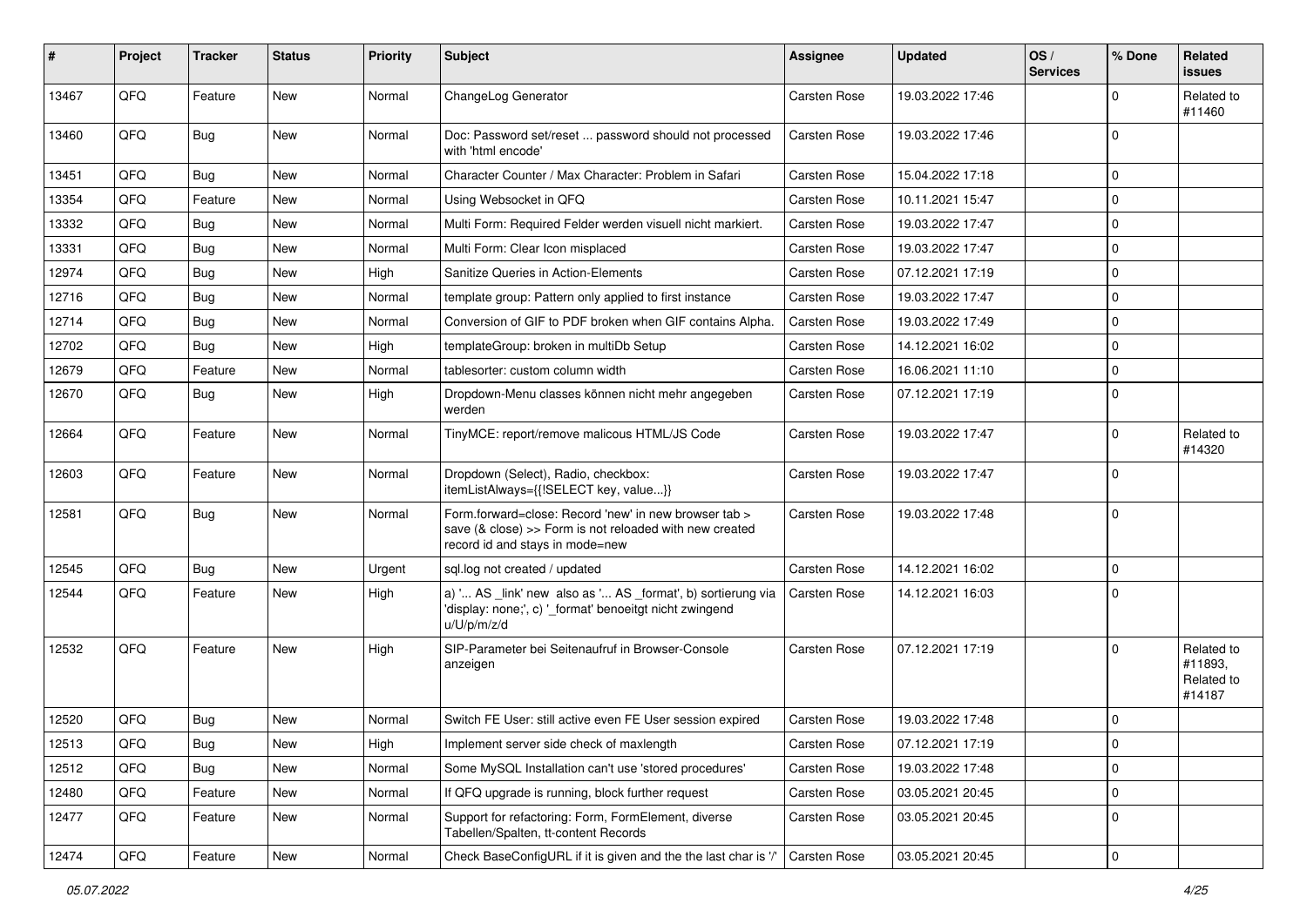| #     | Project | <b>Tracker</b> | <b>Status</b> | <b>Priority</b> | <b>Subject</b>                                                                                                 | <b>Assignee</b>                                        | <b>Updated</b>      | OS/<br><b>Services</b> | % Done   | <b>Related</b><br><b>issues</b>               |                      |
|-------|---------|----------------|---------------|-----------------|----------------------------------------------------------------------------------------------------------------|--------------------------------------------------------|---------------------|------------------------|----------|-----------------------------------------------|----------------------|
| 12468 | QFQ     | <b>Bug</b>     | <b>New</b>    | Urgent          | Form: update Form.title after save                                                                             | <b>Carsten Rose</b>                                    | 03.05.2021 21:12    |                        | $\Omega$ |                                               |                      |
| 12465 | QFQ     | Feature        | <b>New</b>    | Normal          | QFQ Function: use in FE to fill StoreRecord                                                                    | <b>Carsten Rose</b>                                    | 05.05.2021 21:58    |                        | $\Omega$ |                                               |                      |
| 12413 | QFQ     | Feature        | <b>New</b>    | Normal          | STORE_TYPO3: enhance for {{be_users.email:T}},<br>{{fe users.email:T}}                                         | Carsten Rose                                           | 03.05.2021 20:45    |                        | $\Omega$ | Related to<br>#12412,<br>Related to<br>#10012 |                      |
| 12412 | QFQ     | Feature        | <b>New</b>    | Normal          | Action/Escape qualifier 'e' (empty), '0': if given, an empty<br>string (or '0') will be treated as 'not found' | <b>Carsten Rose</b>                                    | 08.05.2021 09:40    |                        | $\Omega$ | Related to<br>#12413,<br>Related to<br>#10012 |                      |
| 12400 | QFQ     | Feature        | <b>New</b>    | Normal          | Tutorial ist in QFQ Doku, Wird in der Suche gefunden, es<br>gibt aber kein Menupunkt - Inhalt ueberpruefen     | <b>Carsten Rose</b>                                    | 03.05.2021 20:45    |                        | $\Omega$ |                                               |                      |
| 12330 | QFQ     | Feature        | <b>New</b>    | Normal          | Copy to input field / text area / TinyMCE                                                                      | Carsten Rose                                           | 07.04.2021 09:01    |                        | $\Omega$ |                                               |                      |
| 12327 | QFQ     | <b>Bug</b>     | New           | Normal          | Copy to clipboard: Glyphicon can not be changed                                                                | <b>Carsten Rose</b>                                    | 27.12.2021 17:59    |                        | $\Omega$ |                                               |                      |
| 12269 | QFQ     | Feature        | <b>New</b>    | Normal          | 2FA - Login                                                                                                    | <b>Carsten Rose</b>                                    | 03.05.2021 20:45    |                        | $\Omega$ |                                               |                      |
| 12187 | QFQ     | <b>Bug</b>     | New           | Normal          | Trigger FormAsFile() via Report: probably problem with multi<br>DB setup                                       | Carsten Rose                                           | 20.03.2021 21:20    |                        | $\Omega$ |                                               |                      |
| 12186 | QFQ     | Feature        | New           | High            | TinyMCE Config für Objekte                                                                                     | Carsten Rose                                           | 07.12.2021 17:19    |                        | $\Omega$ | <b>Blocks</b><br>#12632                       |                      |
| 12163 | QFQ     | Feature        | <b>New</b>    | Normal          | Checkbox: table wrap                                                                                           | <b>Carsten Rose</b>                                    | 03.05.2021 20:51    |                        | $\Omega$ |                                               |                      |
| 12162 | QFQ     | Feature        | <b>New</b>    | Normal          | FE.type=sendmail: personalized mailing (several mails) via<br>template                                         | <b>Carsten Rose</b>                                    | 03.05.2021 20:45    |                        | $\Omega$ |                                               |                      |
| 12146 | QFQ     | Feature        | <b>New</b>    | Normal          | Autocron Job: Anzeigen wann der naechste Job ausgefuehrt<br>wird, resp das er nicht ausgefuehrt wird           | <b>Carsten Rose</b>                                    | 15.03.2021 15:23    |                        | $\Omega$ |                                               |                      |
| 12133 | QFQ     | Bug            | <b>New</b>    | Normal          | NPM, phpSpreadSheet aktualisieren                                                                              | Carsten Rose                                           | 15.03.2021 09:04    |                        | $\Omega$ |                                               |                      |
| 12119 | QFQ     | Feature        | <b>New</b>    | Normal          | AS paged: error message missing if there ist no 'r' argument.                                                  | <b>Carsten Rose</b>                                    | 03.05.2021 20:51    |                        | $\Omega$ |                                               |                      |
| 12109 | QFQ     | Feature        | <b>New</b>    | Normal          | Donwload Link: Plain, SIP, Persistent Link, Peristent SIP -<br>new notation                                    | <b>Carsten Rose</b>                                    | 03.05.2021 20:45    |                        | $\Omega$ | Related to<br>#12085                          |                      |
| 12045 | QFQ     | <b>Bug</b>     | <b>New</b>    | Normal          | templateGroup afterSave FE: Aufruf ohne<br>sglHonorFormElements funktioniert nicht                             | Carsten Rose                                           | 18.02.2021 16:33    |                        | $\Omega$ |                                               |                      |
| 12040 | QFQ     | <b>Bug</b>     | New           | Normal          | FE Mode 'hidden' für zwei FEs auf einer Zeile                                                                  | <b>Carsten Rose</b>                                    | 18.02.2021 10:13    |                        | $\Omega$ |                                               |                      |
| 12024 | QFQ     | Feature        | <b>New</b>    | Normal          | Excel Export: text columns by default decode<br>htmlspeciachar()                                               | <b>Carsten Rose</b>                                    | 17.02.2021 23:55    |                        | $\Omega$ | Related to<br>#12022                          |                      |
| 12023 | QFQ     | Feature        | <b>New</b>    | Normal          | MySQL Stored Precdure: QDECODESPECIALCHAR()                                                                    | <b>Carsten Rose</b>                                    | 16.02.2021 11:16    |                        | $\Omega$ | Related to<br>#12022                          |                      |
| 11955 | QFQ     | Feature        | <b>New</b>    | Normal          | subrecord: new title option to set <th> attributes - e.g. to<br/>customize tablesorter options.</th>           | attributes - e.g. to<br>customize tablesorter options. | <b>Carsten Rose</b> | 03.05.2021 20:47       |          | $\Omega$                                      | Related to<br>#11775 |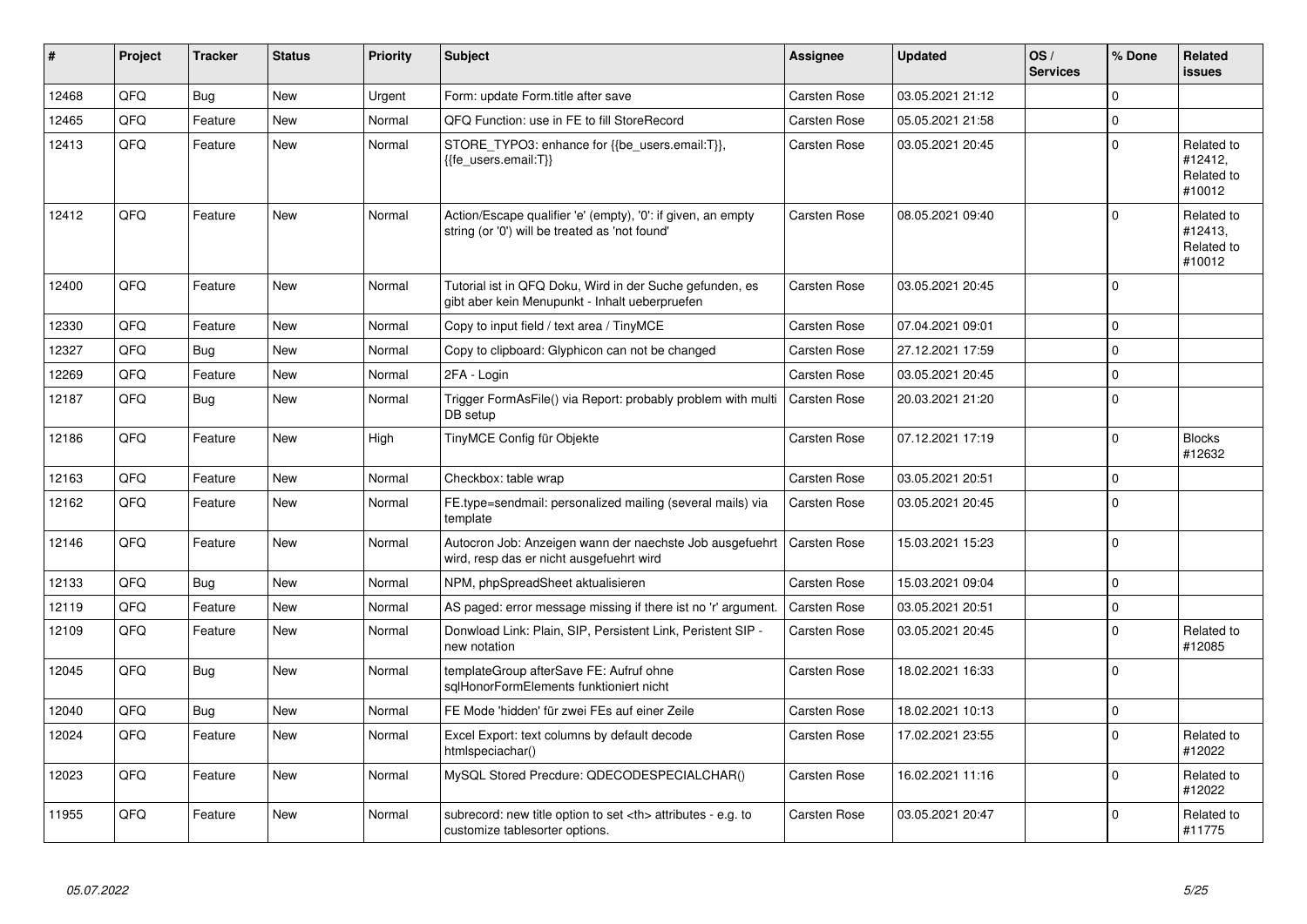| #     | Project | <b>Tracker</b> | <b>Status</b> | <b>Priority</b> | <b>Subject</b>                                                                      | Assignee            | <b>Updated</b>   | OS/<br><b>Services</b> | % Done      | Related<br><b>issues</b>                      |
|-------|---------|----------------|---------------|-----------------|-------------------------------------------------------------------------------------|---------------------|------------------|------------------------|-------------|-----------------------------------------------|
| 11893 | QFQ     | Feature        | <b>New</b>    | High            | Broken SIP: a) only report one time, b) only report in main<br>column               | Carsten Rose        | 12.05.2021 12:13 |                        | $\Omega$    | Related to<br>#12532,<br>Related to<br>#14187 |
| 11775 | QFQ     | Feature        | <b>New</b>    | Normal          | Subrecord Tooltip pro Feld                                                          | <b>Carsten Rose</b> | 18.12.2020 15:22 |                        | $\mathbf 0$ | Related to<br>#11955                          |
| 11752 | QFQ     | <b>Bug</b>     | <b>New</b>    | Normal          | checkbox renders multiple input elements with same name                             | <b>Carsten Rose</b> | 17.12.2020 14:58 |                        | $\Omega$    | Related to<br>#11750                          |
| 11747 | QFQ     | Feature        | <b>New</b>    | Normal          | Maintenance Page with Redirect                                                      | <b>Carsten Rose</b> | 03.05.2021 20:47 |                        | $\mathbf 0$ | Related to<br>#11741                          |
| 11702 | QFQ     | Feature        | New           | Normal          | HTML Special Char makes no sense for 'allbut' if '&' is<br>forbidden                | <b>Carsten Rose</b> | 07.12.2021 16:35 |                        | $\Omega$    | Related to<br>#5112,<br>Related to<br>#14320  |
| 11695 | QFQ     | Bug            | <b>New</b>    | Normal          | MultiForm required FE Error                                                         | <b>Carsten Rose</b> | 04.12.2020 13:34 |                        | $\Omega$    |                                               |
| 11668 | QFQ     | Bug            | New           | Normal          | Play function.sql - problem with mysql                                              | Carsten Rose        | 03.05.2021 20:48 |                        | $\mathbf 0$ |                                               |
| 11667 | QFQ     | <b>Bug</b>     | <b>New</b>    | Normal          | MySQL mariadb-server-10.3: Incorrect datetime value                                 | <b>Carsten Rose</b> | 03.05.2021 20:48 |                        | $\Omega$    |                                               |
| 11523 | QFQ     | Feature        | <b>New</b>    | Normal          | Mit dynamic Update erkennen, ob Upload gemacht wurde                                | Carsten Rose        | 13.11.2020 15:07 |                        | $\Omega$    | Related to<br>#9533                           |
| 11516 | QFQ     | Feature        | New           | Normal          | Multi Page Form (Previous/Next Buttons)                                             | Carsten Rose        | 16.03.2021 17:52 |                        | $\Omega$    |                                               |
| 11504 | QFQ     | Feature        | <b>New</b>    | Normal          | Dynamic Update: Button text update for 'Save',' Close' &<br>'Delete'                | Carsten Rose        | 12.11.2020 23:44 |                        | $\Omega$    |                                               |
| 11460 | QFQ     | Feature        | <b>New</b>    | Normal          | Easier creation of changelog: gitchangelog                                          | Carsten Rose        | 12.06.2021 10:20 |                        | 0           | Related to<br>#13467                          |
| 11239 | QFQ     | Bug            | <b>New</b>    | Normal          | Radiobutton (plain): horizontales Rendern abhängig vom<br>Datentyp in der Datenbank | Carsten Rose        | 30.09.2020 18:37 |                        | $\Omega$    |                                               |
| 11080 | QFQ     | Feature        | <b>New</b>    | Normal          | Send MQTT messages                                                                  | <b>Carsten Rose</b> | 29.08.2020 19:49 |                        | 0           |                                               |
| 10996 | QFQ     | Feature        | <b>New</b>    | Normal          | Download video via sip: no seek                                                     | <b>Carsten Rose</b> | 12.08.2020 14:18 |                        | $\Omega$    |                                               |
| 10979 | QFQ     | Feature        | New           | Normal          | Ajax Calls an API - dataReport                                                      | Carsten Rose        | 11.05.2022 12:15 |                        | $\Omega$    |                                               |
| 10976 | QFQ     | Feature        | <b>New</b>    | Normal          | Excel Export Verbesserungen                                                         | <b>Carsten Rose</b> | 06.08.2020 10:56 |                        | $\Omega$    |                                               |
| 10937 | QFQ     | Bug            | New           | Normal          | Fehler mit abhängigen Select- Feldern beim Positionieren                            | <b>Carsten Rose</b> | 12.11.2020 23:45 |                        | 0           |                                               |
| 10819 | QFQ     | Feature        | <b>New</b>    | Normal          | Persistent SIP - second try                                                         | <b>Carsten Rose</b> | 29.06.2020 23:02 |                        | $\Omega$    | Related to<br>#6261                           |
| 10714 | QFQ     | Feature        | <b>New</b>    | Normal          | multi Table Form                                                                    | <b>Carsten Rose</b> | 16.03.2021 18:44 |                        | $\mathbf 0$ |                                               |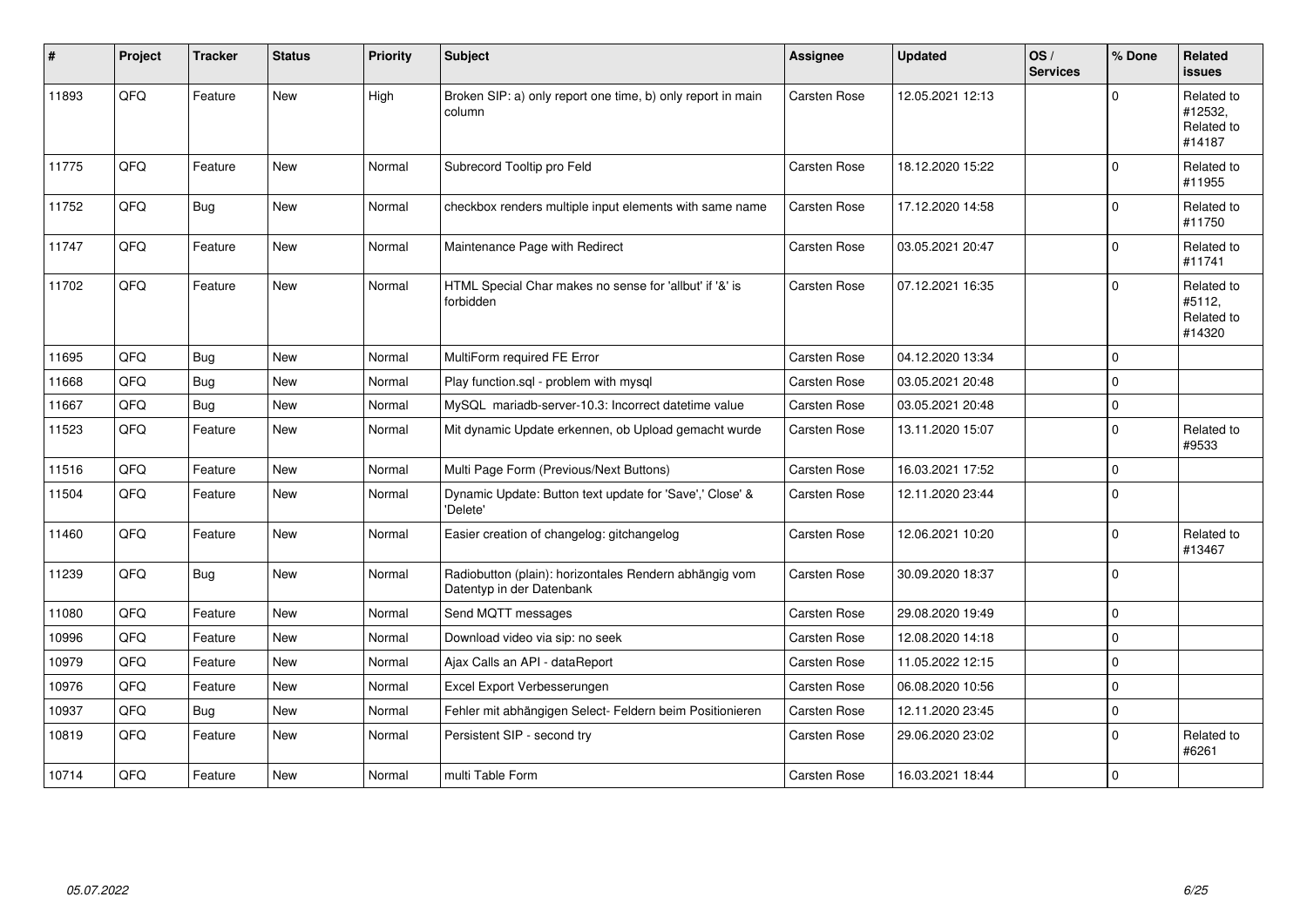| #     | Project | <b>Tracker</b> | <b>Status</b> | <b>Priority</b> | Subject                                                                                                                               | <b>Assignee</b>     | <b>Updated</b>   | OS/<br><b>Services</b> | % Done      | <b>Related</b><br><b>issues</b>                                      |
|-------|---------|----------------|---------------|-----------------|---------------------------------------------------------------------------------------------------------------------------------------|---------------------|------------------|------------------------|-------------|----------------------------------------------------------------------|
| 10704 | QFQ     | <b>Bug</b>     | New           | Normal          | wkhtml problem rendering fullCalendar.js / fabric.js >><br>successor: puppeteer                                                       | Carsten Rose        | 12.11.2020 23:45 |                        | $\Omega$    | Related to<br>#5024,<br>Related to<br>#4650,<br>Related to<br>#10715 |
| 10658 | QFQ     | <b>Bug</b>     | New           | Normal          | processReadOnly broken                                                                                                                | <b>Carsten Rose</b> | 27.05.2020 17:55 |                        | $\Omega$    |                                                                      |
| 10640 | QFQ     | <b>Bug</b>     | New           | High            | TypeAhead Tag: FE editierbar trotz readOnly                                                                                           | <b>Carsten Rose</b> | 03.05.2021 21:12 |                        | $\Omega$    | Related to<br>#7795                                                  |
| 10593 | QFQ     | Feature        | <b>New</b>    | Normal          | label2: text behind input element                                                                                                     | <b>Carsten Rose</b> | 16.05.2020 10:57 |                        | $\Omega$    |                                                                      |
| 10588 | QFQ     | Bug            | New           | Normal          | typeahed Tag: Doku anpassen                                                                                                           | <b>Carsten Rose</b> | 12.11.2020 23:45 |                        | $\Omega$    |                                                                      |
| 10508 | QFQ     | <b>Bug</b>     | New           | High            | Multi Form broken on Multi DB Instance                                                                                                | <b>Carsten Rose</b> | 03.05.2021 21:12 |                        | $\Omega$    |                                                                      |
| 10506 | QFQ     | <b>Bug</b>     | New           | High            | Template Group broken on MultiDB instance                                                                                             | Carsten Rose        | 03.05.2021 21:12 |                        | $\Omega$    | Related to<br>#10505                                                 |
| 10322 | QFQ     | <b>Bug</b>     | New           | Normal          | FormElement / Radio: missing column 'enum' >> FE not<br>reported                                                                      | <b>Carsten Rose</b> | 07.05.2020 09:37 |                        | $\Omega$    |                                                                      |
| 10119 | QFQ     | Feature        | <b>New</b>    | Normal          | Dropdown (selectlist) & TypeAhead: format and catagorize<br>list                                                                      | <b>Carsten Rose</b> | 07.05.2020 09:36 |                        | $\mathbf 0$ |                                                                      |
| 10082 | QFQ     | <b>Bug</b>     | New           | Normal          | FE.type=SELECT - 'sanatize' Class                                                                                                     | <b>Carsten Rose</b> | 07.05.2020 09:36 |                        | $\Omega$    | Related to<br>#10081                                                 |
| 10081 | QFQ     | <b>Bug</b>     | New           | High            | Stale record lock after 'forbidden' character                                                                                         | <b>Carsten Rose</b> | 03.05.2021 21:12 |                        | $\Omega$    | Related to<br>#10082,<br>Related to<br>#9789                         |
| 10080 | QFQ     | Feature        | New           | Normal          | Popup on 'save' / 'close': configure dialog (answer<br>yes/no/cancle/)                                                                | Carsten Rose        | 28.03.2021 20:52 |                        | $\Omega$    | Is duplicate<br>of #12262                                            |
| 10014 | QFQ     | Feature        | New           | Normal          | Manual.rst: describe behaviour and process order of<br>fillStoreVar, slaveId, sqlBefore,                                              | <b>Carsten Rose</b> | 01.02.2020 22:31 |                        | $\Omega$    |                                                                      |
| 9983  | QFQ     | Feature        | New           | Normal          | Report Notation: new keyword 'range'                                                                                                  | Carsten Rose        | 01.02.2020 15:55 |                        | $\Omega$    |                                                                      |
| 9927  | QFQ     | Feature        | New           | Normal          | QFQ Update: a) Update nur machen wenn BE User<br>eingeloggt ist., b) Bei Fehler genaue Meldung welcher<br>Updateschritt Probleme hat. | <b>Carsten Rose</b> | 22.01.2020 12:59 |                        | $\Omega$    |                                                                      |
| 9811  | QFQ     | Feature        | New           | Normal          | Report: tag every n'th row                                                                                                            | <b>Carsten Rose</b> | 01.02.2020 23:22 |                        | $\Omega$    |                                                                      |
| 9783  | QFQ     | Bug            | New           | Normal          | Email with special characters                                                                                                         | Carsten Rose        | 01.02.2020 23:22 |                        | 0           |                                                                      |
| 9781  | QFQ     | Feature        | New           | Normal          | Button: CSS class to make buttons smaller                                                                                             | Carsten Rose        | 01.02.2020 23:22 |                        | $\mathbf 0$ |                                                                      |
| 9777  | QFQ     | Feature        | New           | Normal          | Logging QFQ Variables                                                                                                                 | Carsten Rose        | 16.12.2019 17:17 |                        | $\mathbf 0$ |                                                                      |
| 9773  | QFQ     | <b>Bug</b>     | New           | Normal          | form.parameter.formModeGlobal=requiredOff                                                                                             | Carsten Rose        | 01.02.2020 15:56 |                        | $\mathbf 0$ |                                                                      |
| 9707  | QFQ     | Feature        | New           | Normal          | SIP security: encode pageld and check pageld on decode                                                                                | Carsten Rose        | 01.02.2020 23:22 |                        | 0           |                                                                      |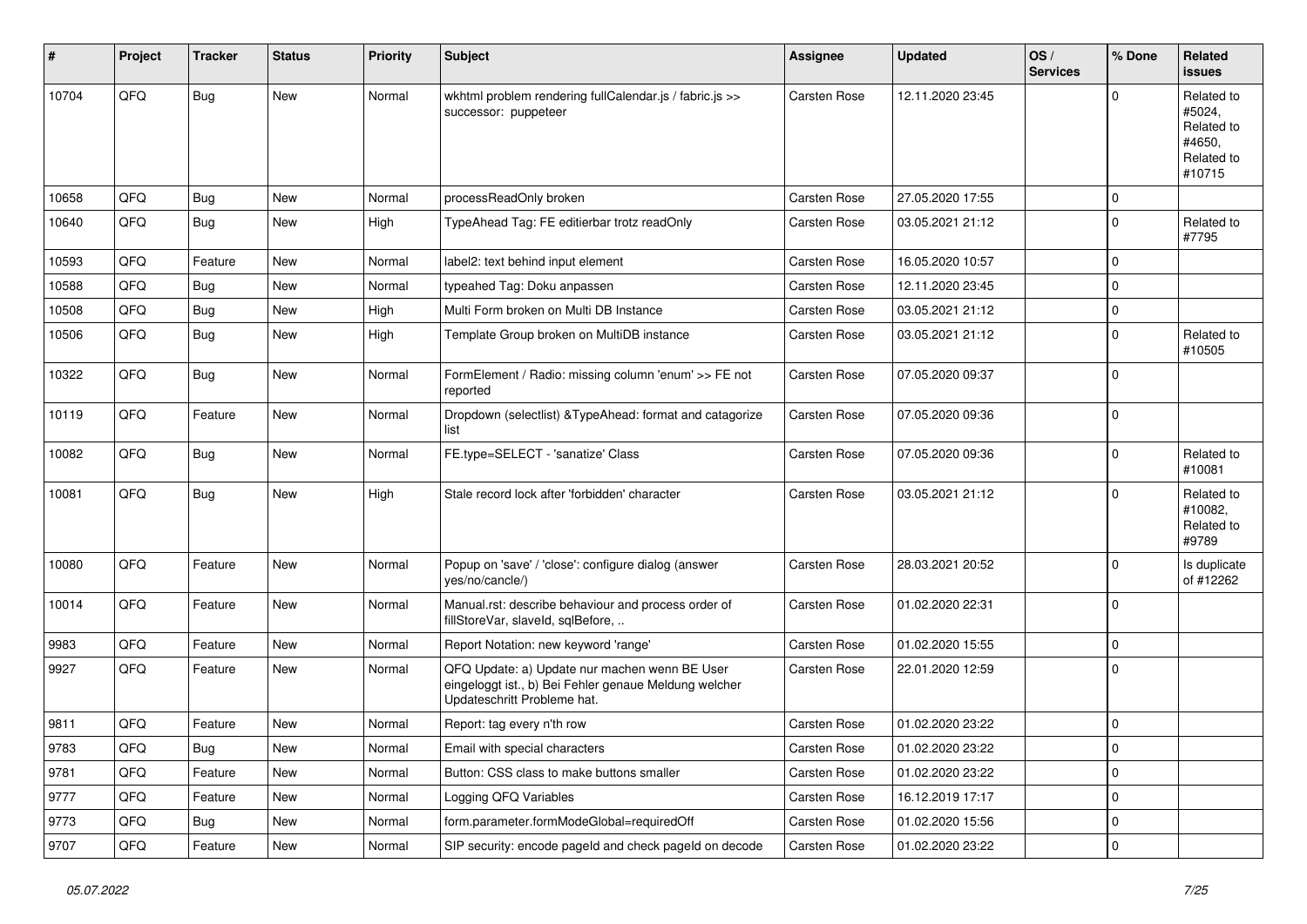| #    | Project | <b>Tracker</b> | <b>Status</b> | <b>Priority</b> | <b>Subject</b>                                                                  | <b>Assignee</b>     | <b>Updated</b>   | OS/<br><b>Services</b> | % Done      | <b>Related</b><br><b>issues</b>                                      |
|------|---------|----------------|---------------|-----------------|---------------------------------------------------------------------------------|---------------------|------------------|------------------------|-------------|----------------------------------------------------------------------|
| 9706 | QFQ     | Feature        | New           | Normal          | Multi File Upload (hidden template group)                                       | <b>Carsten Rose</b> | 01.02.2020 23:22 |                        | $\Omega$    | Related to<br>#7521,<br>Related to<br>#5562,<br>Related to<br>#13330 |
| 9602 | QFQ     | Feature        | <b>New</b>    | Normal          | Form definition as JSON                                                         | <b>Carsten Rose</b> | 01.02.2020 23:21 |                        | $\Omega$    | Related to<br>#9600                                                  |
| 9537 | QFQ     | Feature        | <b>New</b>    | Normal          | FormEditor: Edit fieldset in FrontEnd                                           | <b>Carsten Rose</b> | 01.02.2020 23:22 |                        | $\Omega$    |                                                                      |
| 9533 | QFQ     | Bug            | New           | Normal          | FE.type=upload: Check in 'beforeSave' if upload is given                        | Carsten Rose        | 01.02.2020 23:22 |                        | 0           | Related to<br>#11523                                                 |
| 9531 | QFQ     | Bug            | <b>New</b>    | High            | FE File: Dynamic Update / modeSql / required detected even<br>it not set        | Carsten Rose        | 11.06.2021 20:32 |                        | $\Omega$    | Related to<br>#12398                                                 |
| 9352 | QFQ     | Feature        | <b>New</b>    | Normal          | FE 'Native' fire slaveld, sqlAfter, sqlIns                                      | Carsten Rose        | 01.02.2020 23:22 |                        | 0           |                                                                      |
| 9348 | QFQ     | Feature        | New           | Normal          | defaultThumbnailSize: pre render thumbnails                                     | Carsten Rose        | 12.06.2021 09:05 |                        | $\Omega$    |                                                                      |
| 9347 | QFQ     | Bug            | New           | High            | FE.type=upload with dynamic show/hidden: required not<br>detected               | <b>Carsten Rose</b> | 12.06.2021 10:40 |                        | $\Omega$    | Related to<br>#5305,<br>Related to<br>#12398                         |
| 9317 | QFQ     | <b>Bug</b>     | <b>New</b>    | Normal          | FE.type=note: with dynamic show/hidden an empty label<br>causes trouble         | <b>Carsten Rose</b> | 01.02.2020 23:22 |                        | $\Omega$    |                                                                      |
| 9221 | QFQ     | Feature        | New           | Normal          | typeAhead: Zeichenlimite ausschalten                                            | Carsten Rose        | 29.06.2022 22:36 |                        | $\Omega$    |                                                                      |
| 9208 | QFQ     | Feature        | New           | Normal          | Manage 'recent' records                                                         | <b>Carsten Rose</b> | 01.02.2020 23:22 |                        | $\mathbf 0$ |                                                                      |
| 9177 | QFQ     | Bug            | New           | Normal          | Bug? QFQ tries to save an action FE, which has real<br>existing column name     | <b>Carsten Rose</b> | 01.02.2020 23:22 |                        | $\Omega$    |                                                                      |
| 9136 | QFQ     | Feature        | New           | Normal          | Create ZIP files with dynamic PDFs                                              | <b>Carsten Rose</b> | 01.02.2020 23:22 |                        | 0           |                                                                      |
| 9129 | QFQ     | Feature        | New           | Normal          | sqlValidate: Message as notification, not as error                              | Carsten Rose        | 01.02.2020 23:22 |                        | $\Omega$    | Related to<br>#9128                                                  |
| 9128 | QFQ     | Feature        | New           | Normal          | Error Message: not replaced variables- a) replace back to<br>'{{', b) underline | Carsten Rose        | 01.02.2020 23:22 |                        | $\Omega$    | Related to<br>#9129                                                  |
| 9127 | QFQ     | Bug            | <b>New</b>    | Normal          | Error Message: change 'roll over' color - text not readable                     | <b>Carsten Rose</b> | 01.02.2020 23:22 |                        | $\Omega$    |                                                                      |
| 9077 | QFQ     | Bug            | <b>New</b>    | Normal          | typeAheadSql: report broken SQL                                                 | Carsten Rose        | 29.06.2022 22:35 |                        | $\Omega$    | Related to<br>#4018                                                  |
| 9013 | QFQ     | Bug            | New           | Normal          | Error in Twig template not handled                                              | <b>Carsten Rose</b> | 20.10.2021 13:43 |                        | 0           |                                                                      |
| 8975 | QFQ     | Feature        | New           | Normal          | Report Notation: 2.0                                                            | Carsten Rose        | 01.02.2020 23:22 |                        | 0           | Related to<br>#8963                                                  |
| 8962 | QFQ     | Feature        | New           | High            | allow for form fields with identical names                                      | Carsten Rose        | 03.05.2021 21:14 |                        | 0           |                                                                      |
| 8806 | QFQ     | Feature        | New           | Normal          | SQL Function nl2br                                                              | Carsten Rose        | 01.02.2020 23:22 |                        | 0           |                                                                      |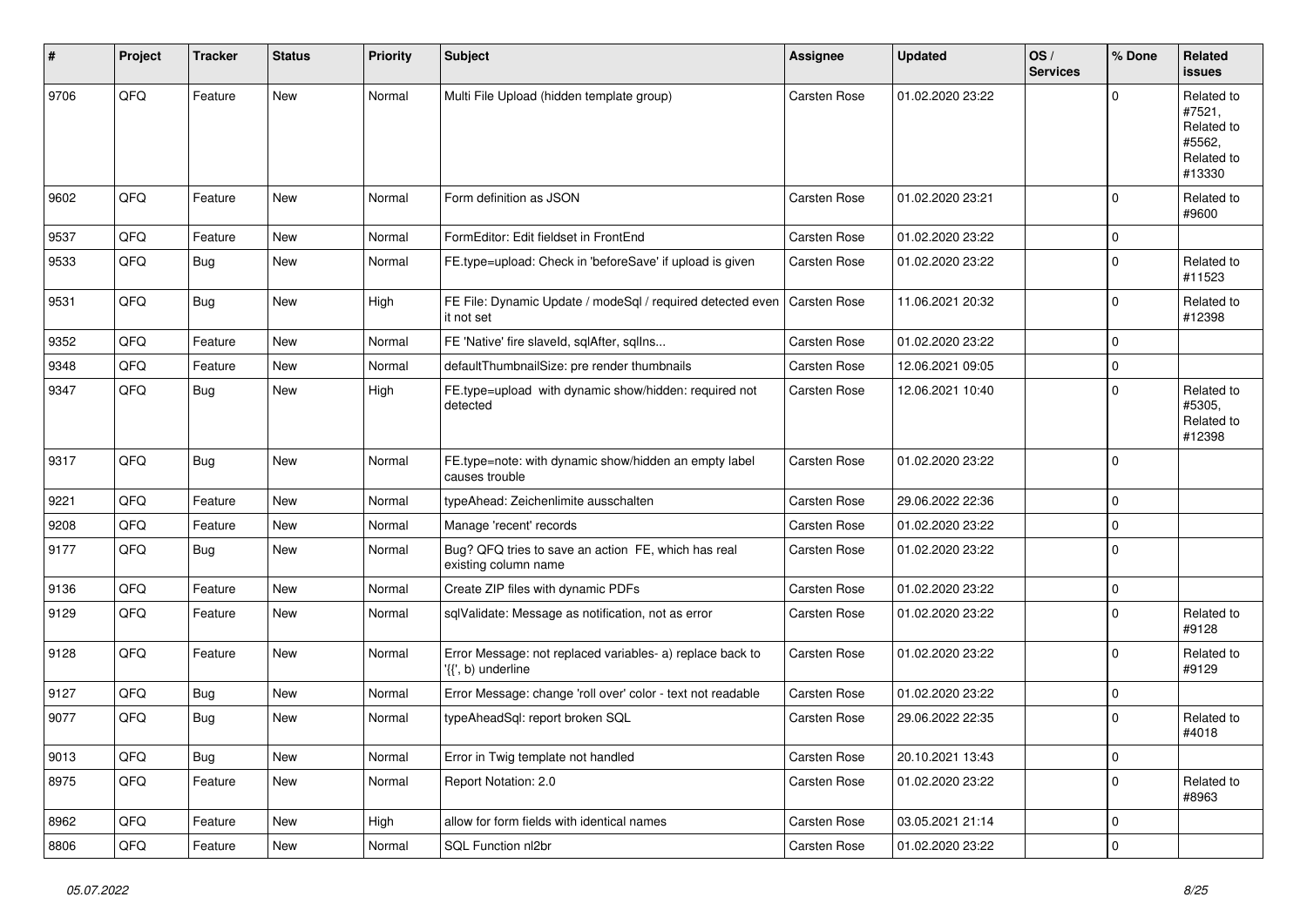| ∦    | Project | <b>Tracker</b> | <b>Status</b> | <b>Priority</b> | <b>Subject</b>                                                                                         | Assignee            | <b>Updated</b>   | OS/<br><b>Services</b> | % Done      | <b>Related</b><br><b>issues</b> |
|------|---------|----------------|---------------|-----------------|--------------------------------------------------------------------------------------------------------|---------------------|------------------|------------------------|-------------|---------------------------------|
| 8719 | QFQ     | Feature        | <b>New</b>    | Normal          | extraButtonLock: add support for 0/1                                                                   | <b>Carsten Rose</b> | 01.02.2020 23:22 |                        | $\mathbf 0$ |                                 |
| 8702 | QFQ     | Feature        | New           | Normal          | Load Record which is locked: missing user info                                                         | <b>Carsten Rose</b> | 11.12.2019 16:16 |                        | $\Omega$    | Related to<br>#9789             |
| 8668 | QFQ     | <b>Bug</b>     | New           | High            | Pill disabled: dyamic mode 'hidden' not respected - FE is still<br>required                            | <b>Carsten Rose</b> | 03.05.2021 21:14 |                        | $\Omega$    |                                 |
| 8431 | QFQ     | Bug            | New           | High            | autocron.php with wrong path                                                                           | <b>Carsten Rose</b> | 03.05.2021 21:14 |                        | $\Omega$    |                                 |
| 8336 | QFQ     | Feature        | <b>New</b>    | Normal          | Form > modified > Close New: a) Optional disable popup, b)<br>custom text, c) mode on save: close stay | <b>Carsten Rose</b> | 01.02.2020 23:22 |                        | $\mathbf 0$ | Related to<br>#8335             |
| 8217 | QFQ     | Feature        | <b>New</b>    | Normal          | if-elseif-else construct                                                                               | <b>Carsten Rose</b> | 16.03.2021 18:41 |                        | $\Omega$    | Related to<br>#10716            |
| 8187 | QFQ     | Feature        | <b>New</b>    | Normal          | Subrecord: enable/hide new button - make new/edit/delete<br>customizeable.                             | <b>Carsten Rose</b> | 06.03.2021 18:44 |                        | $\Omega$    | Related to<br>#11326            |
| 8089 | QFQ     | Feature        | <b>New</b>    | Normal          | Copy/Paste for FormElements                                                                            | <b>Carsten Rose</b> | 01.02.2020 23:22 |                        | $\mathbf 0$ |                                 |
| 8083 | QFQ     | Bug            | New           | High            | FormEditor: primary table list does not respect<br>'indexDb={{indexData:Y}}'                           | Carsten Rose        | 03.05.2021 21:14 |                        | $\Omega$    | Has duplicate<br>#6678          |
| 8049 | QFQ     | Bug            | New           | Normal          | FE.type=note, column 'value': text moves some pixel to top<br>after save                               | <b>Carsten Rose</b> | 01.02.2020 23:22 |                        | $\Omega$    |                                 |
| 7924 | QFQ     | Feature        | New           | Normal          | Radio/Checkbox with Tooltip                                                                            | <b>Carsten Rose</b> | 01.02.2020 23:22 |                        | $\Omega$    |                                 |
| 7920 | QFQ     | Feature        | New           | Normal          | FE: Syntax Highlight, Zeinlenumbruch                                                                   | <b>Carsten Rose</b> | 01.02.2020 10:03 |                        | $\Omega$    |                                 |
| 7899 | QFQ     | Bug            | <b>New</b>    | High            | Fe.type=password / retype / required: always complain about<br>missing value                           | <b>Carsten Rose</b> | 03.05.2021 21:14 |                        | $\Omega$    |                                 |
| 7890 | QFQ     | Bug            | <b>New</b>    | Normal          | FormElement 'required': extraButtonInfo not aligned                                                    | <b>Carsten Rose</b> | 11.06.2021 21:17 |                        | $\Omega$    | Related to<br>#11517            |
| 7850 | QFQ     | Feature        | <b>New</b>    | High            | Upload records: non 'pathFileName' column                                                              | <b>Carsten Rose</b> | 03.05.2021 21:14 |                        | $\Omega$    |                                 |
| 7812 | QFQ     | Feature        | New           | Normal          | FE 'Subrecord' - new option 'subrecordShowFilter',<br>'subrecordPaging'                                | <b>Carsten Rose</b> | 01.02.2020 23:22 |                        | $\Omega$    |                                 |
| 7795 | QFQ     | Bug            | <b>New</b>    | Normal          | Readonly Form: Typeahead-Felder                                                                        | Carsten Rose        | 01.02.2020 23:22 |                        | $\Omega$    | Related to<br>#10640            |
| 7685 | QFQ     | Bug            | New           | Normal          | Open FormElement from QFQ error message and save<br>modified record: error about missing {{formId:F}}  | <b>Carsten Rose</b> | 01.02.2020 23:22 |                        | $\Omega$    |                                 |
| 7683 | QFQ     | Feature        | New           | Normal          | Special column names in '{{ SELECT  AS link }}' should<br>be detected                                  | <b>Carsten Rose</b> | 01.02.2020 23:21 |                        | $\Omega$    |                                 |
| 7681 | QFQ     | Feature        | New           | Normal          | Optional switch off 'check for modified record'                                                        | Carsten Rose        | 01.02.2020 23:21 |                        | 0           |                                 |
| 7660 | QFQ     | Feature        | New           | Normal          | IMAP: import mails to DB, move / delete mails                                                          | Carsten Rose        | 01.02.2020 09:52 |                        | 0           |                                 |
| 7650 | QFQ     | <b>Bug</b>     | New           | High            | Optional do not show 'required' sign on FormElement                                                    | Carsten Rose        | 03.05.2021 21:14 |                        | $\mathbf 0$ |                                 |
| 7574 | QFQ     | Bug            | New           | Normal          | Substitute error: form element not reported / dont parse<br>Form.note                                  | Carsten Rose        | 01.02.2020 23:21 |                        | $\mathbf 0$ |                                 |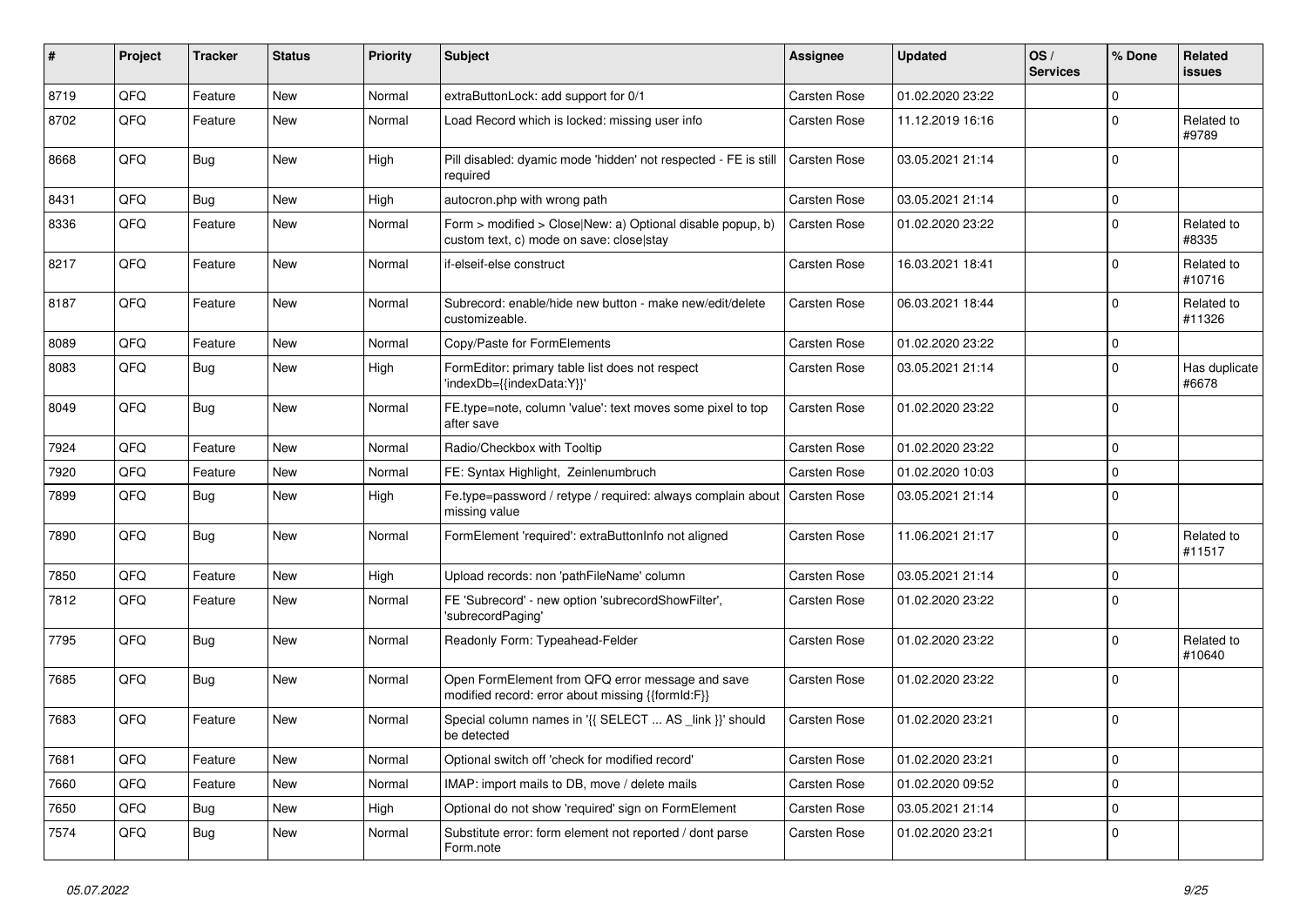| $\pmb{\#}$ | Project | <b>Tracker</b> | <b>Status</b> | <b>Priority</b> | <b>Subject</b>                                                                                                             | Assignee            | <b>Updated</b>   | OS/<br><b>Services</b> | % Done      | <b>Related</b><br><b>issues</b> |
|------------|---------|----------------|---------------|-----------------|----------------------------------------------------------------------------------------------------------------------------|---------------------|------------------|------------------------|-------------|---------------------------------|
| 7547       | QFQ     | <b>Bug</b>     | <b>New</b>    | Normal          | Error Message in afterSave: wrong parameter column<br>reported                                                             | Carsten Rose        | 01.02.2020 23:22 |                        | $\Omega$    |                                 |
| 7524       | QFQ     | Bug            | <b>New</b>    | Normal          | QFQ throws a 'General Error' if 'fileadmin/protected/log/' is<br>not writeable                                             | Carsten Rose        | 01.02.2020 23:22 |                        | $\Omega$    |                                 |
| 7521       | QFQ     | Feature        | <b>New</b>    | Normal          | TemplateGroup: fe.type=upload                                                                                              | Carsten Rose        | 01.02.2020 23:21 |                        | $\mathbf 0$ | Related to<br>#9706             |
| 7520       | QFQ     | Feature        | <b>New</b>    | Normal          | QR Code:  AS _qr ( AS _link)                                                                                               | Carsten Rose        | 01.02.2020 23:22 |                        | $\mathbf 0$ |                                 |
| 7519       | QFQ     | Feature        | <b>New</b>    | Normal          | Select: Multi                                                                                                              | Carsten Rose        | 01.02.2020 23:22 |                        | $\mathbf 0$ |                                 |
| 7513       | QFQ     | Bug            | <b>New</b>    | Normal          | Radios not correct aligned                                                                                                 | Carsten Rose        | 01.02.2020 23:22 |                        | $\Omega$    |                                 |
| 7512       | QFQ     | Bug            | <b>New</b>    | Normal          | FE: inputType=number >> 'pattern' is not respected                                                                         | Carsten Rose        | 01.02.2020 23:22 |                        | $\mathbf 0$ |                                 |
| 7481       | QFQ     | Feature        | New           | Normal          | Detect 'BaseUrl' automatically                                                                                             | Carsten Rose        | 01.02.2020 23:21 |                        | $\mathbf 0$ |                                 |
| 7480       | QFQ     | Feature        | New           | Normal          | Record History (Undo / Redo)                                                                                               | Carsten Rose        | 11.12.2019 16:16 |                        | $\mathbf 0$ | Related to<br>#2361             |
| 7342       | QFQ     | Feature        | <b>New</b>    | Normal          | add content = hide this                                                                                                    | Carsten Rose        | 01.02.2020 23:21 |                        | $\Omega$    |                                 |
| 7280       | QFQ     | Feature        | <b>New</b>    | Normal          | recently used table                                                                                                        | Carsten Rose        | 01.02.2020 23:21 |                        | $\Omega$    |                                 |
| 7261       | QFQ     | Bug            | <b>New</b>    | Normal          | Report pathFilename for user without path, only the filename                                                               | <b>Carsten Rose</b> | 01.02.2020 23:21 |                        | $\mathbf 0$ |                                 |
| 7239       | QFQ     | Feature        | New           | Normal          | TinyMCE: html tag whitelist                                                                                                | Carsten Rose        | 01.02.2020 23:21 |                        | $\mathbf 0$ | Related to<br>#14320            |
| 7219       | QFQ     | Bug            | <b>New</b>    | Normal          | typeSheadSql / typeAheadSqlPrefetch: change to curly<br>braces                                                             | Carsten Rose        | 01.02.2020 23:21 |                        | $\Omega$    |                                 |
| 7175       | QFQ     | Feature        | <b>New</b>    | Normal          | Upload: md5 hash as filename                                                                                               | Carsten Rose        | 01.02.2020 23:21 |                        | $\Omega$    |                                 |
| 7119       | QFQ     | Feature        | <b>New</b>    | Normal          | Upload: scaleDownWidth, scaleDownHeight                                                                                    | Carsten Rose        | 01.02.2020 23:21 |                        | $\mathbf 0$ |                                 |
| 7109       | QFQ     | Feature        | New           | Normal          | Dynamic Updates: row/element hide                                                                                          | Carsten Rose        | 01.02.2020 23:22 |                        | $\Omega$    | Has duplicate<br>#4081          |
| 7102       | QFQ     | Feature        | <b>New</b>    | Normal          | Comment sign in report: '#' and '--'                                                                                       | Carsten Rose        | 01.02.2020 23:21 |                        | $\mathbf 0$ |                                 |
| 7099       | QFQ     | Feature        | <b>New</b>    | Normal          | <b>Redesign FormEditor</b>                                                                                                 | Carsten Rose        | 01.02.2020 23:21 |                        | $\mathbf 0$ |                                 |
| 7014       | QFQ     | <b>Bug</b>     | <b>New</b>    | Normal          | Sending invalid emails succeeds when<br>debug.redirectAllMailTo is set                                                     | Carsten Rose        | 01.02.2020 23:21 |                        | $\mathbf 0$ |                                 |
| 7002       | QFQ     | Bug            | <b>New</b>    | Normal          | Dynamic Update: row does not disappear / appear                                                                            | Carsten Rose        | 01.02.2020 23:22 |                        | $\mathbf 0$ |                                 |
| 6912       | QFQ     | Bug            | <b>New</b>    | Normal          | error Message Var 'deadline' already set in SIP - in Form<br>with FE.value={{deadline:R:::{{deadlinePeriod:Y}}}}           | Carsten Rose        | 01.02.2020 23:21 |                        | $\Omega$    |                                 |
| 6855       | QFQ     | Feature        | <b>New</b>    | Normal          | With {{feUser:U}}!={{feUser:T}}: Save / Delete: only possible<br>with {{feUserSave:U}}='yes' and '{{feUserDelete:U}}='yes' | Carsten Rose        | 01.02.2020 23:21 |                        | $\mathbf 0$ |                                 |
| 6765       | QFQ     | Feature        | <b>New</b>    | Normal          | Moeglichkeit via QFQ eigene Logs zu schreiben                                                                              | Carsten Rose        | 01.02.2020 23:21 |                        | $\mathbf 0$ |                                 |
| 6723       | QFQ     | Feature        | New           | Normal          | Report QFQ Installation and Version                                                                                        | Carsten Rose        | 12.06.2021 09:07 |                        | $\mathbf 0$ |                                 |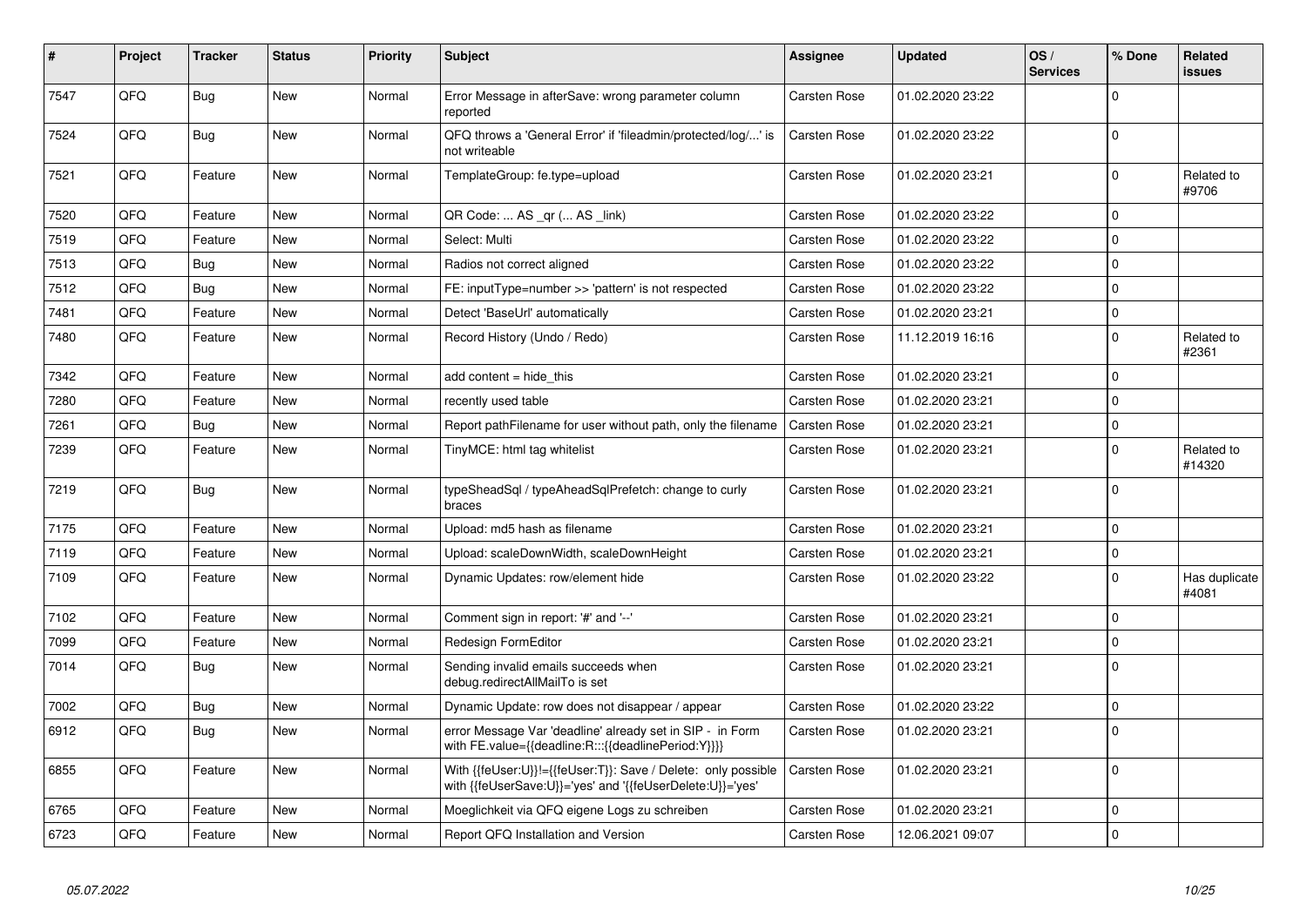| $\sharp$ | Project | <b>Tracker</b> | <b>Status</b> | <b>Priority</b> | <b>Subject</b>                                                                                        | Assignee            | <b>Updated</b>   | OS/<br><b>Services</b> | % Done   | Related<br><b>issues</b>                    |
|----------|---------|----------------|---------------|-----------------|-------------------------------------------------------------------------------------------------------|---------------------|------------------|------------------------|----------|---------------------------------------------|
| 6677     | QFQ     | <b>Bug</b>     | <b>New</b>    | Normal          | Error message FE Action Element: no/wrong FE reference<br>who cause the problem.                      | Carsten Rose        | 01.02.2020 23:21 |                        | $\Omega$ |                                             |
| 6602     | QFQ     | Feature        | <b>New</b>    | Normal          | Formlet: in Report auf Mausklick ein mini-form oeffnen                                                | Carsten Rose        | 11.12.2019 16:16 |                        | $\Omega$ |                                             |
| 6594     | QFQ     | Feature        | <b>New</b>    | Normal          | Excel: on download, check if there is a valid sip                                                     | <b>Carsten Rose</b> | 01.02.2020 23:21 |                        | $\Omega$ |                                             |
| 6483     | QFQ     | Bug            | <b>New</b>    | Normal          | R Store funktioniert nicht bei 'Report Notation' im FE                                                | <b>Carsten Rose</b> | 01.02.2020 23:21 |                        | 0        |                                             |
| 6462     | QFQ     | <b>Bug</b>     | New           | Normal          | File Upload: Nutzlose Fehlermeldung wenn Datei zu gross                                               | <b>Carsten Rose</b> | 01.02.2020 23:21 |                        | $\Omega$ | Related to<br>#6139                         |
| 6437     | QFQ     | Feature        | <b>New</b>    | Normal          | Neuer Mode Button bei FormElementen                                                                   | Carsten Rose        | 01.02.2020 23:21 |                        | $\Omega$ | Related to<br>#9668,<br>Blocked by<br>#9678 |
| 6292     | QFQ     | Feature        | <b>New</b>    | Normal          | Download: File speichern mit Hash aber original Filename in<br>der Datenbank vermerken fuer Downloads | <b>Carsten Rose</b> | 01.02.2020 23:21 |                        | $\Omega$ |                                             |
| 6289     | QFQ     | Feature        | <b>New</b>    | Normal          | Form: Log                                                                                             | <b>Carsten Rose</b> | 01.02.2020 23:21 |                        | $\Omega$ |                                             |
| 6261     | QFQ     | Feature        | New           | Normal          | Persistent SIP                                                                                        | <b>Carsten Rose</b> | 12.06.2021 09:07 |                        | $\Omega$ | Related to<br>#10819                        |
| 5782     | QFQ     | Feature        | <b>New</b>    | Normal          | NextCloud API                                                                                         | Carsten Rose        | 01.02.2020 10:02 |                        | 0        |                                             |
| 5715     | QFQ     | Feature        | New           | High            | PDF Caching                                                                                           | Carsten Rose        | 03.05.2021 21:14 |                        | $\Omega$ | Related to<br>#5851,<br>Related to<br>#6357 |
| 5576     | QFQ     | Bug            | <b>New</b>    | Normal          | Using MySQL 'DROP' requires privilege - wich is not really<br>necessary.                              | Carsten Rose        | 01.02.2020 23:21 |                        | $\Omega$ |                                             |
| 5559     | QFQ     | Bug            | <b>New</b>    | Normal          | FE.type = Upload: 'accept' might contain variables                                                    | <b>Carsten Rose</b> | 11.05.2020 21:23 |                        | $\Omega$ |                                             |
| 5459     | QFQ     | <b>Bug</b>     | <b>New</b>    | High            | Multi DB: spread system tables between 'QFQ' and<br>'Data'-DB                                         | <b>Carsten Rose</b> | 03.05.2021 21:14 |                        | $\Omega$ | Related to<br>#4720                         |
| 5345     | QFQ     | Feature        | <b>New</b>    | Normal          | Report: UPDATE / INSERT / DELETE statements should<br>trigger subqueries, depending on the result.    | <b>Carsten Rose</b> | 27.05.2020 16:11 |                        | $\Omega$ |                                             |
| 5305     | QFQ     | Bug            | <b>New</b>    | Normal          | Upload FormElement: nicht disabled by readonly Form                                                   | <b>Carsten Rose</b> | 16.06.2021 13:43 |                        | $\Omega$ | Related to<br>#9347,<br>Related to<br>#9834 |
| 5221     | QFQ     | Bug            | New           | High            | Download Dialog: Bleibt stehen in FF wenn Datei<br>automatisch gespeichert wird.                      | Carsten Rose        | 03.05.2021 21:14 |                        | $\Omega$ |                                             |
| 5131     | QFQ     | Feature        | New           | Normal          | Activate Spin Gear ('wait/busy' indicator) via LINK attribute                                         | Carsten Rose        | 01.02.2020 23:21 |                        | $\Omega$ |                                             |
| 4756     | QFQ     | <b>Bug</b>     | New           | Normal          | Form dirty even nothing changes                                                                       | <b>Carsten Rose</b> | 11.12.2019 16:16 |                        | $\Omega$ |                                             |
| 4413     | QFQ     | Feature        | <b>New</b>    | Normal          | fieldset: show/hidden, modeSql, dynamicUpdate                                                         | <b>Carsten Rose</b> | 09.02.2022 15:19 |                        | $\Omega$ |                                             |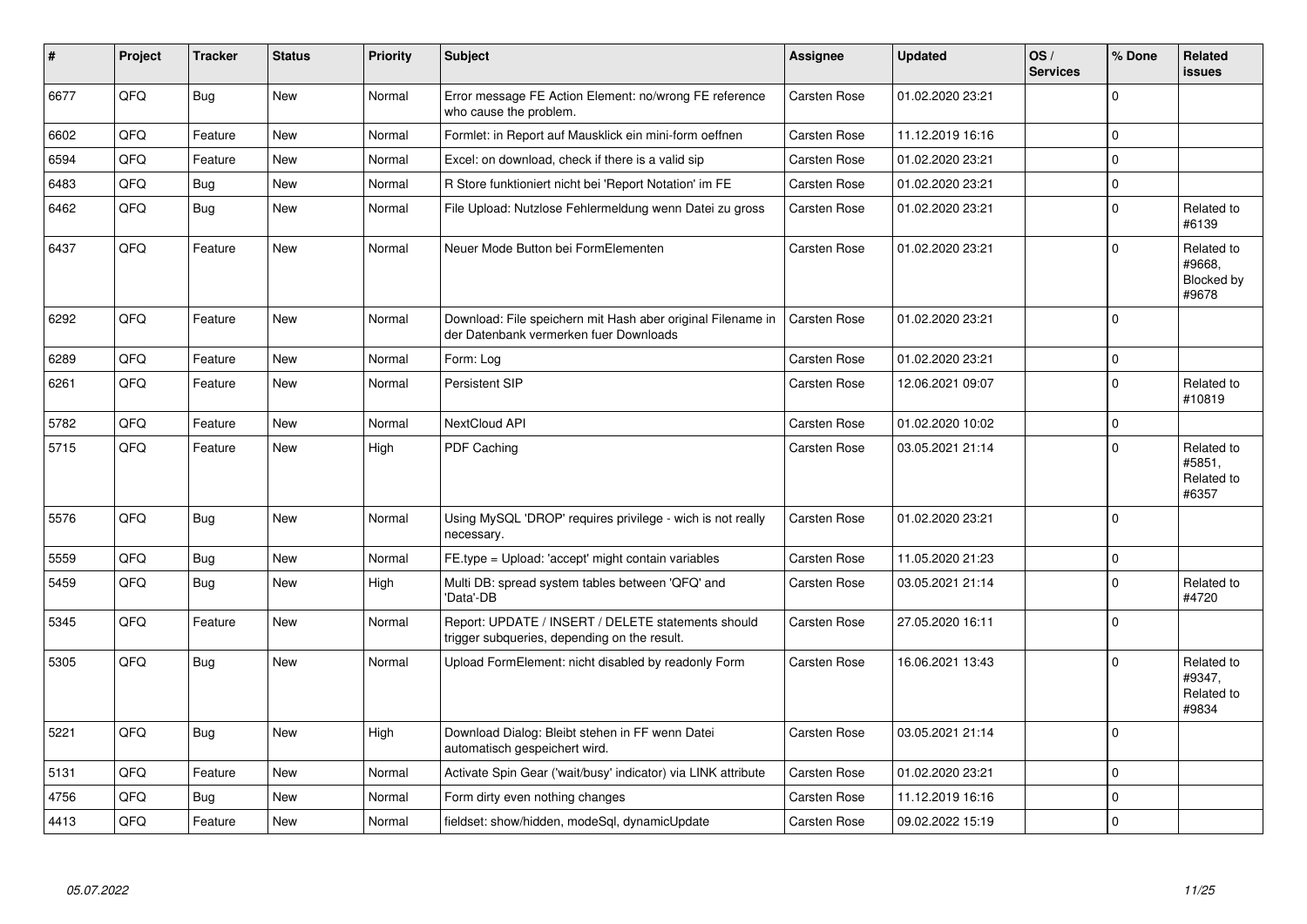| #     | Project | <b>Tracker</b> | <b>Status</b> | <b>Priority</b> | Subject                                                                                                | Assignee            | <b>Updated</b>   | OS/<br><b>Services</b> | % Done    | Related<br><b>issues</b>                     |
|-------|---------|----------------|---------------|-----------------|--------------------------------------------------------------------------------------------------------|---------------------|------------------|------------------------|-----------|----------------------------------------------|
| 4250  | QFQ     | Feature        | New           | Normal          | AutoCron in QFQ via PHP                                                                                | <b>Carsten Rose</b> | 01.02.2020 23:21 |                        | $\Omega$  | Related to<br>#3292,<br>Related to<br>#3291  |
| 4082  | QFQ     | Feature        | <b>New</b>    | Normal          | Dynamic Update: modeSql - useful default                                                               | <b>Carsten Rose</b> | 01.02.2020 23:22 |                        | $\Omega$  |                                              |
| 4050  | QFQ     | Feature        | New           | Normal          | sql.log: 1) FormElement ID which causes a specific action,<br>2) Result in the same row.               | Carsten Rose        | 15.04.2020 11:35 |                        | $\Omega$  | Related to<br>#5458                          |
| 4023  | QFQ     | Feature        | New           | Normal          | prepared statements - FE action: salveld, sqlInsert,<br>sqlUpdate, sqlDelete, sqlBefore, sqlAfter      | <b>Carsten Rose</b> | 11.12.2019 16:15 |                        | $\Omega$  |                                              |
| 4018  | QFQ     | Feature        | <b>New</b>    | Normal          | typeahead: long query parameter / answer triggers 'Attack<br>detected' and purges current SIP storage. | <b>Carsten Rose</b> | 29.06.2022 22:46 |                        | $\Omega$  | Related to<br>#9077                          |
| 3727  | QFQ     | Feature        | <b>New</b>    | High            | Security: Session Hijacking erschweren                                                                 | <b>Carsten Rose</b> | 03.05.2021 21:14 |                        | $\Omega$  |                                              |
| 3547  | QFQ     | Bug            | New           | Normal          | FE of type 'note' causes writing of empty fields.                                                      | <b>Carsten Rose</b> | 01.02.2020 23:21 |                        | $\Omega$  |                                              |
| 3504  | QFQ     | Feature        | New           | Normal          | Logging: welche Action FEs werden wann wie ausgefuehrt                                                 | <b>Carsten Rose</b> | 01.02.2020 23:21 |                        | $\Omega$  | Related to<br>#5458,<br>Related to<br>#4092  |
| 3432  | QFQ     | Feature        | New           | Normal          | subrecord: dynamicUpdate                                                                               | <b>Carsten Rose</b> | 11.06.2020 21:10 |                        | $\Omega$  | Related to<br>#5691                          |
| 2361  | QFQ     | Feature        | New           | Normal          | Logging wer/wann/wo welches Formular aufgerufen hat                                                    | <b>Carsten Rose</b> | 11.12.2019 16:15 |                        | $\Omega$  | Related to<br>#4432,<br>Related to<br>#7480  |
| 14463 | QFQ     | Support        | New           | Normal          | TinyMCE: FormElement.size = <width>,<height></height></width>                                          | Enis Nuredini       | 03.07.2022 17:52 |                        | $\Omega$  | Related to<br>#14455                         |
| 14455 | QFQ     | Support        | <b>New</b>    | Normal          | TinyMCE: Activate save button after upload picture over<br>drag&drop                                   | Enis Nuredini       | 03.07.2022 17:53 |                        | $\Omega$  | Related to<br>#14463                         |
| 14395 | QFQ     | Support        | New           | Normal          | FormEditor: Virtual table columns                                                                      | Enis Nuredini       | 21.06.2022 16:09 |                        | $\Omega$  |                                              |
| 14377 | QFQ     | Bug            | New           | Normal          | Documentation > General Tips: white page after migration                                               | Enis Nuredini       | 19.06.2022 16:37 |                        | $\Omega$  |                                              |
| 14376 | QFQ     | Feature        | New           | Normal          | QFQ Bootstrap: if missing, create stored procedures                                                    | Enis Nuredini       | 19.06.2022 16:37 |                        | $\Omega$  |                                              |
| 14322 | QFQ     | <b>Bug</b>     | New           | Normal          | Form Load: by default no scroll (save & close should be<br>visible)                                    | Enis Nuredini       | 15.06.2022 14:12 |                        | $\Omega$  | Related to<br>#14321,<br>Related to<br>#6232 |
| 14227 | QFQ     | Feature        | <b>New</b>    | Normal          | Selenium Konkurrenz: cypress.io                                                                        | Enis Nuredini       | 28.05.2022 11:02 |                        | 0         |                                              |
| 14028 | QFQ     | Feature        | New           | Normal          | Required notification: visual nicer                                                                    | Enis Nuredini       | 28.05.2022 11:01 |                        | 0         |                                              |
| 13945 | QFQ     | Feature        | New           | Normal          | As _link: content before/after link                                                                    | Enis Nuredini       | 28.05.2022 11:01 |                        | 0         | Related to<br>#12262                         |
| 13757 | QFQ     | Feature        | New           | High            | QR / Bar-Code Plugin                                                                                   | Enis Nuredini       | 19.03.2022 17:43 |                        | $\pmb{0}$ |                                              |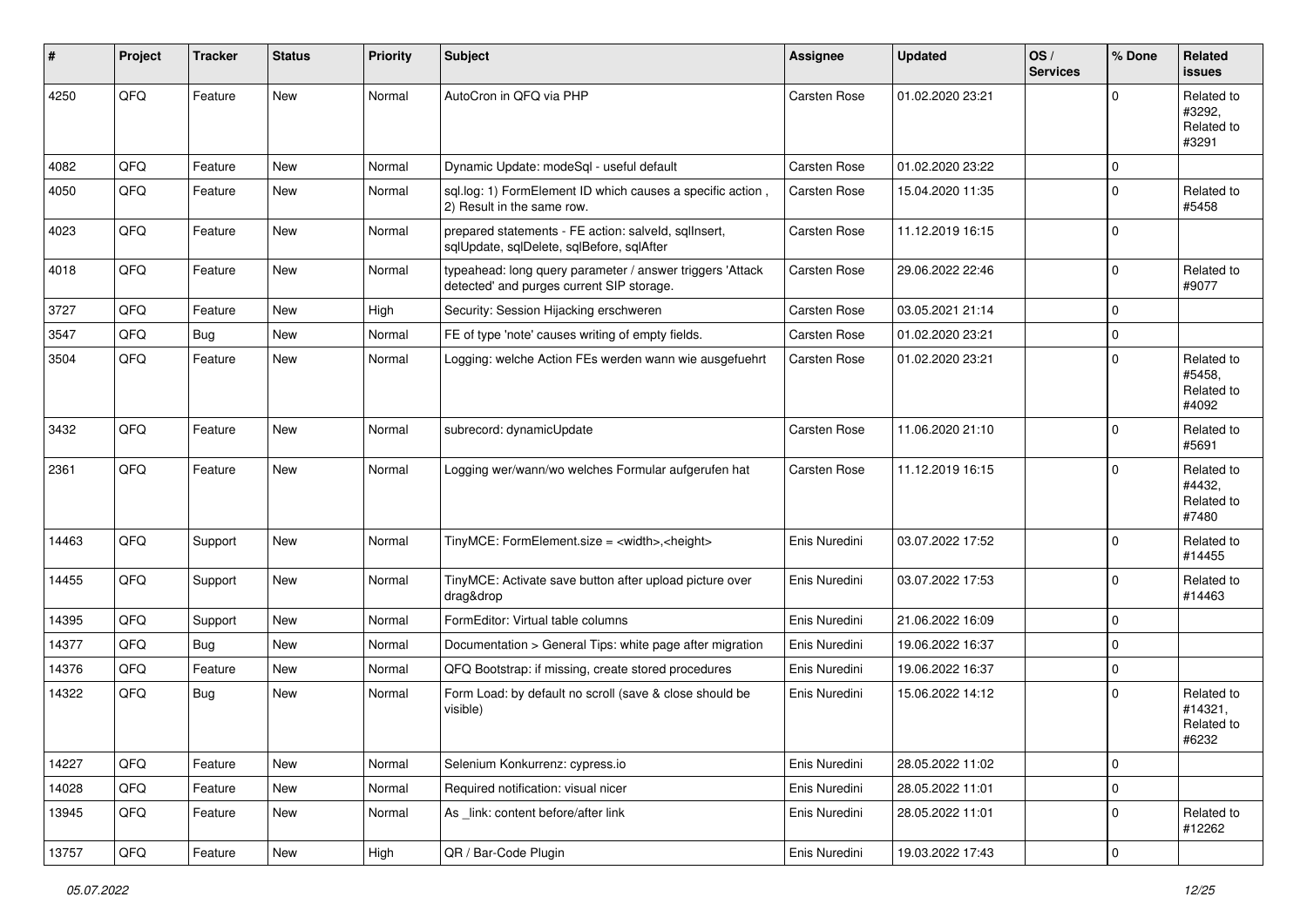| ∦     | Project | <b>Tracker</b> | <b>Status</b> | <b>Priority</b> | <b>Subject</b>                                                                        | <b>Assignee</b>        | <b>Updated</b>   | OS/<br><b>Services</b> | % Done      | <b>Related</b><br><b>issues</b> |
|-------|---------|----------------|---------------|-----------------|---------------------------------------------------------------------------------------|------------------------|------------------|------------------------|-------------|---------------------------------|
| 13716 | QFQ     | Bug            | New           | High            | Firefox ask to store username/password                                                | Enis Nuredini          | 30.05.2022 09:31 |                        | $\mathbf 0$ | Related to<br>#13827            |
| 12989 | QFQ     | <b>Bug</b>     | <b>New</b>    | Normal          | empty string does not trigger dynamic update                                          | Enis Nuredini          | 28.05.2022 11:09 |                        | $\Omega$    |                                 |
| 12066 | QFQ     | Bug            | <b>New</b>    | High            | enterAsSubmit: Forward wird nicht ausgeführt                                          | Enis Nuredini          | 29.05.2022 09:23 |                        | $\Omega$    |                                 |
| 11892 | QFQ     | Feature        | New           | Normal          | tablesorter: columns with links are hard to order - new<br>qualifier 'Y: <ord>'</ord> | Enis Nuredini          | 23.03.2022 09:22 |                        | $\Omega$    |                                 |
| 10463 | QFQ     | Feature        | New           | Normal          | Report _link: expliztes setzen von HTML Tags (Bedarf fuer<br>'data-selenium' & 'id')  | Enis Nuredini          | 23.03.2022 09:23 |                        | $\mathbf 0$ | Related to<br>#7648             |
| 8891  | QFQ     | <b>Bug</b>     | <b>New</b>    | High            | formSubmitLog: do not log passwords                                                   | Enis Nuredini          | 25.03.2022 09:06 |                        | $\mathbf 0$ |                                 |
| 3864  | QFQ     | Feature        | <b>New</b>    | Normal          | Encrypt / decrypt field                                                               | Enis Nuredini          | 30.06.2022 16:29 |                        | $\Omega$    |                                 |
| 13609 | QFQ     | Feature        | New           | Normal          | QFQ Introduction: Seite aufloesen                                                     | Philipp<br>Gröbelbauer | 28.05.2022 11:02 |                        | $\mathbf 0$ |                                 |
| 10003 | QFQ     | Feature        | Priorize      | Normal          | fieldset: stronger visualize group                                                    | Benjamin Baer          | 12.02.2020 08:13 |                        | $\mathbf 0$ |                                 |
| 9135  | QFQ     | Feature        | Priorize      | Normal          | Progress Bar generic / replace old hourglass download<br>popup                        | Benjamin Baer          | 03.01.2022 07:43 |                        | $\Omega$    |                                 |
| 7965  | QFQ     | Feature        | Priorize      | Normal          | Input type 'text' with visual format - currency                                       | Benjamin Baer          | 03.01.2022 07:45 |                        | $\mathbf 0$ |                                 |
| 7730  | QFQ     | Feature        | Priorize      | Normal          | SELECT Box: title in between                                                          | Benjamin Baer          | 01.02.2020 23:22 |                        | $\Omega$    |                                 |
| 6870  | QFQ     | Feature        | Priorize      | Normal          | Click on '_link' triggers an API call                                                 | Benjamin Baer          | 03.01.2022 08:25 |                        | $\mathbf 0$ |                                 |
| 6801  | QFQ     | Feature        | Priorize      | Normal          | Fabric: Maximize / FullIscreen                                                        | Benjamin Baer          | 21.03.2022 09:56 |                        | $\mathbf 0$ |                                 |
| 6566  | QFQ     | Bug            | Priorize      | Normal          | Link Function 'delete': provided parameter missing on page<br>reload                  | Benjamin Baer          | 03.01.2022 08:08 |                        | $\mathbf 0$ |                                 |
| 6224  | QFQ     | Feature        | Priorize      | Normal          | Dynamic update: fade in/out fields                                                    | Benjamin Baer          | 21.03.2022 09:50 |                        | $\mathbf 0$ |                                 |
| 6140  | QFQ     | <b>Bug</b>     | Priorize      | Normal          | QFQ DnD Sort: Locked fields                                                           | Benjamin Baer          | 21.03.2022 09:56 |                        | $\mathbf 0$ |                                 |
| 5562  | QFQ     | Feature        | Priorize      | Normal          | Drag'n'Drop fuer Uploads                                                              | Benjamin Baer          | 21.03.2022 09:52 |                        | $\Omega$    | Related to<br>#9706             |
| 5366  | QFQ     | Feature        | Priorize      | Normal          | Saving with keyboard shortcuts                                                        | Benjamin Baer          | 21.03.2022 09:47 |                        | $\mathbf 0$ |                                 |
| 4457  | QFQ     | <b>Bug</b>     | Priorize      | Normal          | typeahead: pressing return to select an item, saves the form<br>and closes the form.  | Benjamin Baer          | 03.01.2022 08:01 |                        | $\mathbf 0$ | Related to<br>#4398             |
| 14371 | QFQ     | Feature        | Priorize      | Normal          | LDAP via REPORT                                                                       | Carsten Rose           | 19.06.2022 16:37 |                        | $\mathbf 0$ |                                 |
| 14290 | QFQ     | Feature        | Priorize      | Normal          | FormEditor: Show Table Definition                                                     | Carsten Rose           | 19.06.2022 16:37 |                        | $\mathbf 0$ |                                 |
| 14283 | QFQ     | <b>Bug</b>     | Priorize      | Normal          | HEIC / HEIF convert doesn't trigger                                                   | Carsten Rose           | 19.06.2022 16:37 |                        | $\mathbf 0$ |                                 |
| 12504 | QFQ     | Feature        | Priorize      | Normal          | sql.log: report fe.id                                                                 | Carsten Rose           | 05.05.2021 22:09 |                        | $\mathbf 0$ |                                 |
| 12503 | QFQ     | Feature        | Priorize      | Normal          | Detect dangerous UPDATE statement with missing WHERE                                  | Carsten Rose           | 05.05.2021 22:09 |                        | $\mathbf 0$ |                                 |
| 12452 | QFQ     | Feature        | Priorize      | Normal          | BaseURL: alsways with '/' at the end                                                  | Carsten Rose           | 19.06.2022 13:45 |                        | $\Omega$    | Related to<br>#10782            |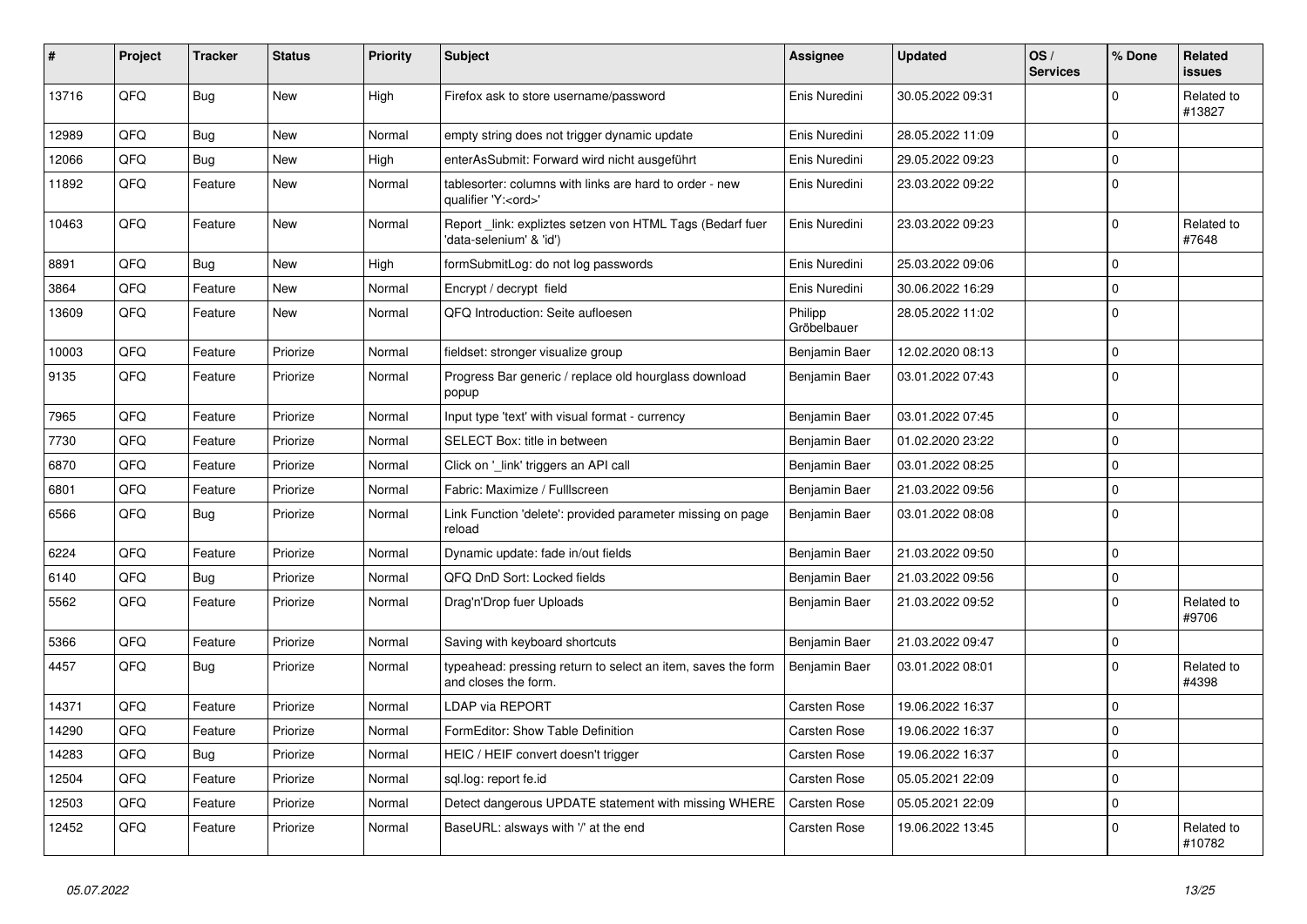| #     | Project | <b>Tracker</b> | <b>Status</b> | Priority | <b>Subject</b>                                                                                           | <b>Assignee</b>     | <b>Updated</b>   | OS/<br><b>Services</b> | % Done      | <b>Related</b><br>issues                                                |
|-------|---------|----------------|---------------|----------|----------------------------------------------------------------------------------------------------------|---------------------|------------------|------------------------|-------------|-------------------------------------------------------------------------|
| 12325 | QFQ     | Bug            | Priorize      | Normal   | MultiDB form.dblndex not working for report syntax                                                       | Carsten Rose        | 07.09.2021 13:37 |                        | $\Omega$    | Related to<br>#12145,<br>Related to<br>#12314                           |
| 11320 | QFQ     | Feature        | Priorize      | Normal   | Typo3 Version 10 support                                                                                 | Carsten Rose        | 05.05.2021 22:09 |                        | $\Omega$    |                                                                         |
| 10015 | QFQ     | Feature        | Priorize      | Normal   | Monospace in Textarea                                                                                    | <b>Carsten Rose</b> | 03.02.2020 13:40 |                        | $\Omega$    |                                                                         |
| 10012 | QFQ     | Feature        | Priorize      | Normal   | redirectAllMailTo: {{beEmail:T}}                                                                         | Carsten Rose        | 08.05.2021 09:54 |                        | $\Omega$    | Related to<br>#12412.<br>Related to<br>#12413,<br>Related to<br>#10011  |
| 10011 | QFQ     | Feature        | Priorize      | Normal   | Offer new STORE_TYPO3 Variable 'beUser', 'beEmail'                                                       | Carsten Rose        | 08.05.2021 09:51 |                        | 0           | Related to<br>#10012.<br>Related to<br>#12511                           |
| 10005 | QFQ     | Feature        | Priorize      | Normal   | Report / special column name:  AS calendar                                                               | Carsten Rose        | 03.06.2020 17:28 |                        | $\Omega$    |                                                                         |
| 9975  | QFQ     | <b>Bug</b>     | Priorize      | Normal   | Dropdown Menu: 'r:3' broken                                                                              | Carsten Rose        | 01.02.2020 10:13 |                        | $\Omega$    |                                                                         |
| 9968  | QFQ     | Feature        | Priorize      | Normal   | Tooltip in Links for Developer                                                                           | Carsten Rose        | 01.02.2020 23:17 |                        | $\mathbf 0$ |                                                                         |
| 9958  | QFQ     | <b>Bug</b>     | Priorize      | Normal   | Broken subrecord query: no error message                                                                 | <b>Carsten Rose</b> | 05.02.2021 15:15 |                        | $\Omega$    |                                                                         |
| 9947  | QFQ     | Bug            | Priorize      | Normal   | Unwanted error message if missing 'typeAheadSqlPrefetch'                                                 | <b>Carsten Rose</b> | 01.02.2020 10:13 |                        | 0           |                                                                         |
| 9928  | QFQ     | Feature        | Priorize      | Normal   | SpecialColumnName: a) Deprecated: ' AS "_+tag " ', b)<br>New: ' AS "_ <tag1><tag2>"'</tag2></tag1>       | <b>Carsten Rose</b> | 01.02.2020 23:17 |                        | $\Omega$    | Related to<br>#9929                                                     |
| 9900  | QFQ     | Feature        | Priorize      | Normal   | Generic API Call: tt-content record >> JSON                                                              | Carsten Rose        | 01.02.2020 10:13 |                        | 0           |                                                                         |
| 9862  | QFQ     | <b>Bug</b>     | Priorize      | Normal   | Failed writing to sql mail qfq.log should throw an exception                                             | Carsten Rose        | 01.02.2020 10:13 |                        | $\Omega$    |                                                                         |
| 9834  | QFQ     | Bug            | Priorize      | Normal   | Input elements with tag 'disabled' are missing on<br>form-submit: server option 'processReadOnly' broken | <b>Carsten Rose</b> | 07.12.2021 16:43 |                        | $\Omega$    | Related to<br>#9691,<br>Related to<br>#5305, Has<br>duplicate<br>#12331 |
| 9668  | QFQ     | Feature        | Priorize      | Normal   | Form.mode: rename 'hidden' to 'hide'                                                                     | Carsten Rose        | 05.05.2021 22:14 |                        | $\Omega$    | Related to<br>#6437                                                     |
| 9534  | QFQ     | Bug            | Priorize      | Urgent   | FE.type=upload: 'Unknown Mode: ID"                                                                       | Carsten Rose        | 03.05.2021 21:14 |                        | $\Omega$    | Related to<br>#9532                                                     |
| 9394  | QFQ     | Feature        | Priorize      | Normal   | REST: allow for non numerical ids in get requests                                                        | <b>Carsten Rose</b> | 05.05.2021 22:10 |                        | $\Omega$    |                                                                         |
| 9346  | QFQ     | Feature        | Priorize      | Normal   | beforeSave: check if an upload is given                                                                  | Carsten Rose        | 11.06.2021 21:18 |                        | 0           |                                                                         |
| 9173  | QFQ     | Bug            | Priorize      | Urgent   | Stale Record Lock: Firefox                                                                               | Carsten Rose        | 03.05.2021 21:14 |                        | $\mathbf 0$ | Related to<br>#9789                                                     |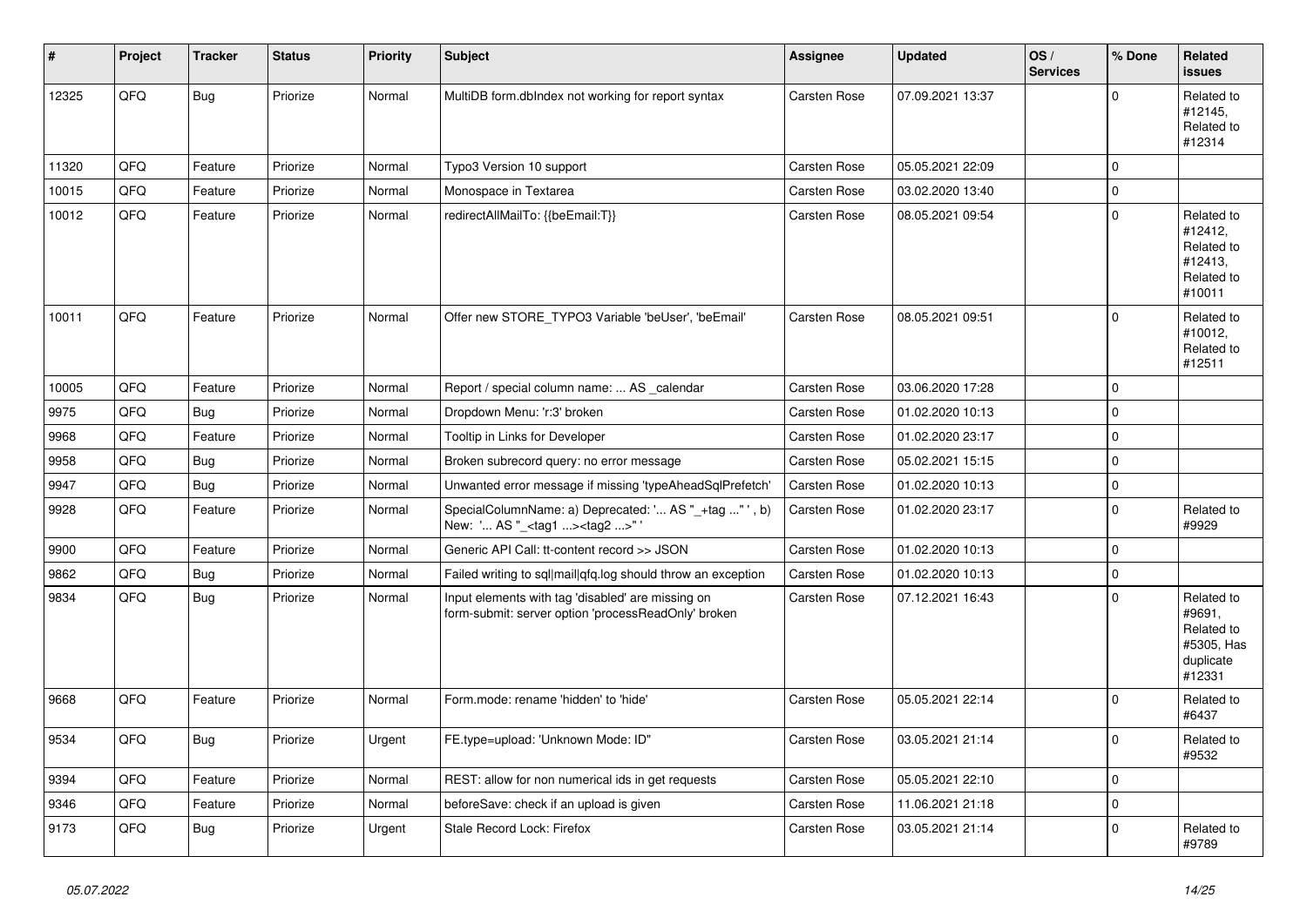| #     | Project | <b>Tracker</b> | <b>Status</b> | <b>Priority</b> | <b>Subject</b>                                                                            | <b>Assignee</b>     | <b>Updated</b>   | OS/<br><b>Services</b> | % Done      | <b>Related</b><br>issues                        |
|-------|---------|----------------|---------------|-----------------|-------------------------------------------------------------------------------------------|---------------------|------------------|------------------------|-------------|-------------------------------------------------|
| 9121  | QFQ     | Bug            | Priorize      | High            | sip links have r and __dbIndexData set                                                    | <b>Carsten Rose</b> | 12.06.2021 10:41 |                        | $\mathbf 0$ |                                                 |
| 8963  | QFQ     | Feature        | Priorize      | Normal          | Setting values in a store: flexible way                                                   | <b>Carsten Rose</b> | 05.05.2021 22:10 |                        | $\mathbf 0$ | Related to<br>#8975                             |
| 8585  | QFQ     | Feature        | Priorize      | Normal          | Enhance Error message for 'unknown form'                                                  | <b>Carsten Rose</b> | 01.02.2020 10:13 |                        | $\mathbf 0$ |                                                 |
| 8584  | QFQ     | Feature        | Priorize      | Normal          | FE 'Action' - never assign to Container (except Template<br>Group)                        | <b>Carsten Rose</b> | 01.02.2020 10:13 |                        | $\mathbf 0$ |                                                 |
| 8277  | QFQ     | Feature        | Priorize      | Normal          | fe.parameter.default=                                                                     | Carsten Rose        | 01.02.2020 23:17 |                        | $\mathbf 0$ | Related to<br>#8113                             |
| 8204  | QFQ     | Feature        | Priorize      | High            | Position 'required mark'                                                                  | <b>Carsten Rose</b> | 16.06.2021 13:44 |                        | $\mathbf 0$ |                                                 |
| 8082  | QFQ     | Feature        | Priorize      | High            | Contact form without saving record                                                        | <b>Carsten Rose</b> | 07.12.2021 15:20 |                        | $\Omega$    | Related to<br>#8587,<br><b>Blocks</b><br>#11850 |
| 8044  | QFQ     | Feature        | Priorize      | Normal          | Transaction: a) Form, b) Report                                                           | <b>Carsten Rose</b> | 05.05.2021 22:14 |                        | $\Omega$    | Related to<br>#8043                             |
| 8037  | QFQ     | <b>Bug</b>     | Priorize      | Normal          | FE.type=upload (advanced mode): {{slaveld:V}} missing<br>during dynamic update            | <b>Carsten Rose</b> | 01.02.2020 10:13 |                        | $\Omega$    |                                                 |
| 8034  | QFQ     | Feature        | Priorize      | Normal          | FormElement 'data': 22.22.2222 should not be accepted                                     | <b>Carsten Rose</b> | 01.02.2020 10:13 |                        | $\mathbf 0$ |                                                 |
| 7656  | QFQ     | Bug            | Priorize      | Normal          | FE with required, 'pattern' and 'extraButtonLock': always<br>complain about missing value | Carsten Rose        | 01.02.2020 10:13 |                        | $\Omega$    |                                                 |
| 7630  | QFQ     | Feature        | Priorize      | Normal          | detailed error message for simple upload                                                  | Carsten Rose        | 01.02.2020 10:13 |                        | 0           |                                                 |
| 7616  | QFQ     | Bug            | Priorize      | Normal          | Selectlist with Enum & Dynamic Update                                                     | <b>Carsten Rose</b> | 01.02.2020 10:13 |                        | $\Omega$    |                                                 |
| 7522  | QFQ     | Feature        | Priorize      | Normal          | Inserting default index.html to folder (Avoid Apache Indexing)                            | <b>Carsten Rose</b> | 01.02.2020 10:13 |                        | $\mathbf 0$ |                                                 |
| 7290  | QFQ     | Feature        | Priorize      | Normal          | FormEditor: title as textarea if LEN(title)>60                                            | <b>Carsten Rose</b> | 01.02.2020 10:13 |                        | $\mathbf 0$ | Blocked by<br>#7682                             |
| 7217  | QFQ     | Feature        | Priorize      | Normal          | Download: notice User if `_sip=?` is missing                                              | <b>Carsten Rose</b> | 01.02.2020 10:13 |                        | $\mathbf 0$ |                                                 |
| 6998  | QFQ     | Feature        | Priorize      | Normal          | Form: with debug=on show column information as tooltip of<br>column label                 | Carsten Rose        | 01.02.2020 10:13 |                        | $\Omega$    |                                                 |
| 6574  | QFQ     | <b>Bug</b>     | Priorize      | Normal          | qfq.log: Fehlermeldung wurde angezeigt, aber nicht geloggt                                | <b>Carsten Rose</b> | 01.02.2020 10:13 |                        | 0           |                                                 |
| 6116  | QFQ     | Bug            | Priorize      | High            | value of checkbox not saved                                                               | <b>Carsten Rose</b> | 07.12.2021 17:19 |                        | $\mathbf 0$ |                                                 |
| 5942  | QFQ     | Feature        | Priorize      | Normal          | 'L' and 'type': append to links, generate via '_link' by using 'u:'   Carsten Rose        |                     | 01.02.2020 10:13 |                        | $\mathbf 0$ |                                                 |
| 3867  | QFQ     | Feature        | Priorize      | Normal          | Readonly Formular: Template Groups add/delete<br>ausbeldnen                               | Carsten Rose        | 05.05.2021 22:12 |                        | 0           |                                                 |
| 3782  | QFQ     | <b>Bug</b>     | Priorize      | Normal          | Bei fehlerhafter Eingabe (z.B. Datum) sollte das erwartete<br>Format angezeigt werden     | Carsten Rose        | 01.02.2020 10:13 |                        | 0           |                                                 |
| 13943 | QFG     | <b>Bug</b>     | Priorize      | Normal          | unable to find formgroup                                                                  | Enis Nuredini       | 28.05.2022 11:03 |                        | $\pmb{0}$   |                                                 |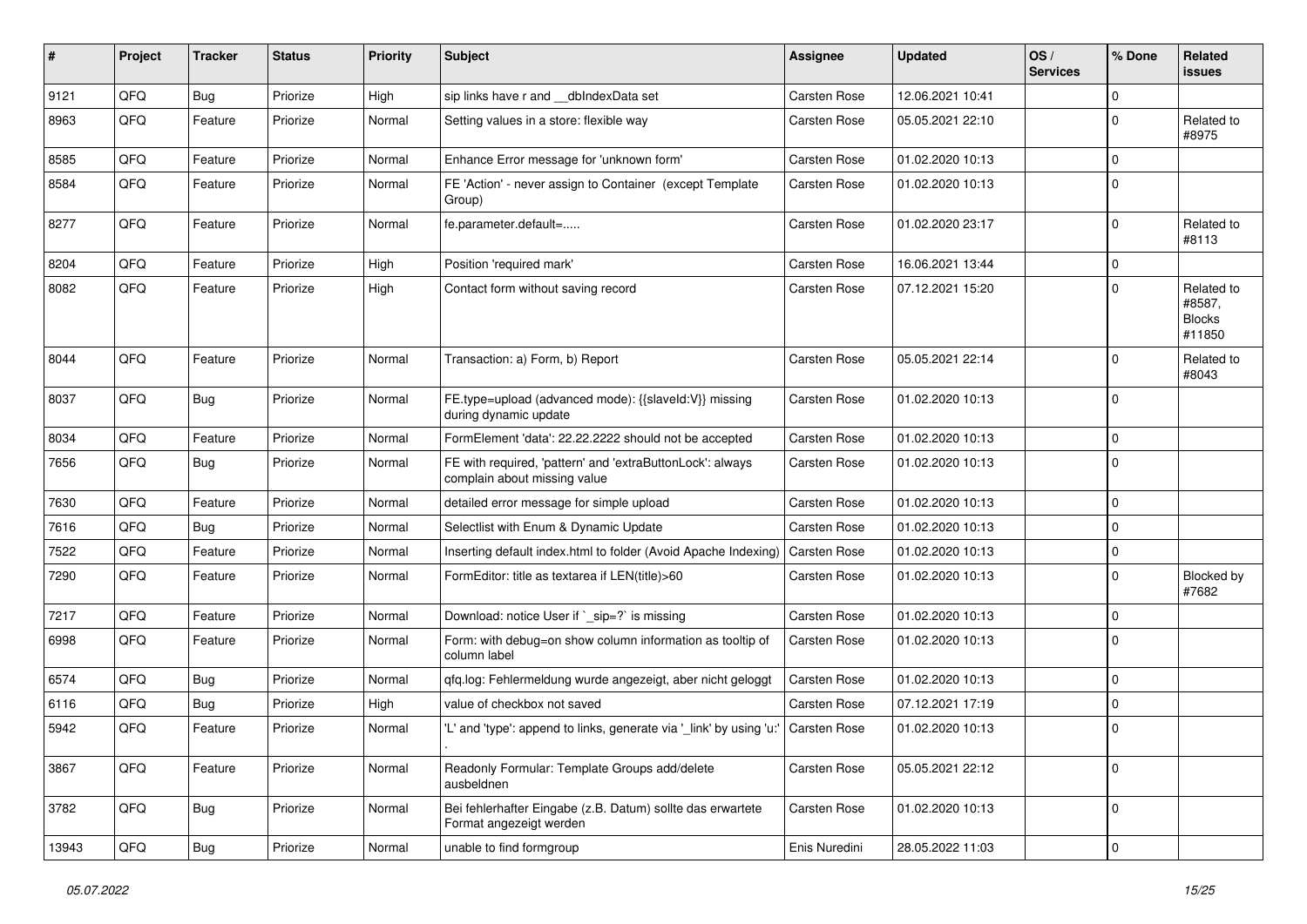| $\vert$ # | Project | <b>Tracker</b> | <b>Status</b> | <b>Priority</b> | <b>Subject</b>                                                                          | Assignee            | <b>Updated</b>   | OS/<br><b>Services</b> | % Done      | Related<br><b>issues</b>                                                                                                       |
|-----------|---------|----------------|---------------|-----------------|-----------------------------------------------------------------------------------------|---------------------|------------------|------------------------|-------------|--------------------------------------------------------------------------------------------------------------------------------|
| 13900     | QFQ     | Feature        | Priorize      | Normal          | Selenium: Check das Cookie/PDF funktioniert                                             | Enis Nuredini       | 25.03.2022 12:45 |                        | $\Omega$    |                                                                                                                                |
| 10569     | QFQ     | Feature        | Priorize      | Normal          | link _blank more safe                                                                   | Enis Nuredini       | 25.03.2022 12:44 |                        | $\Omega$    |                                                                                                                                |
| 7602      | QFQ     | Feature        | ToDo          | High            | Multi Select: with checkboxes                                                           | Benjamin Baer       | 22.03.2022 09:07 |                        | $\mathbf 0$ |                                                                                                                                |
| 12463     | QFQ     | Bug            | ToDo          | High            | QFQ Function: 'function' and 'sql' on same level - output of<br>sal is shown two times. | <b>Carsten Rose</b> | 15.12.2021 16:31 |                        | $\Omega$    |                                                                                                                                |
| 12395     | QFQ     | <b>Bug</b>     | ToDo          | High            | QFQ Function: Result two times shown                                                    | Carsten Rose        | 18.02.2022 08:59 |                        | 0           |                                                                                                                                |
| 13899     | QFQ     | Bug            | ToDo          | Normal          | Selenium: zum laufen bringen                                                            | Enis Nuredini       | 25.03.2022 10:24 |                        | $\Omega$    |                                                                                                                                |
| 12262     | QFQ     | Feature        | ToDo          | Normal          | Form buttons on top: more customable                                                    | Enis Nuredini       | 17.06.2022 10:44 |                        | $\Omega$    | Related to<br>#13945, Has<br>duplicate<br>#4046, Has<br>duplicate<br>#10080                                                    |
| 4194      | QFQ     | Feature        | In Progress   | Normal          | Bootstrap 4 ist jetzt offiziel                                                          |                     | 03.05.2021 20:47 |                        | $\Omega$    | Related to<br>#10114                                                                                                           |
| 14323     | QFQ     | <b>Bug</b>     | In Progress   | Normal          | Report: render=both single - no impact                                                  | Carsten Rose        | 19.06.2022 18:31 |                        | $\Omega$    |                                                                                                                                |
| 14175     | QFQ     | <b>Bug</b>     | In Progress   | Normal          | Opening a form with no QFQ Session cookie fails                                         | Carsten Rose        | 03.06.2022 10:40 |                        | $\Omega$    |                                                                                                                                |
| 12439     | QFQ     | Feature        | In Progress   | Normal          | TinyMCE Paste from Word & Character Count/Limit                                         | Carsten Rose        | 05.05.2021 22:15 |                        | $\Omega$    |                                                                                                                                |
| 11980     | QFQ     | Feature        | In Progress   | Normal          | protected verzeichnis MUSS geschützt werden                                             | Carsten Rose        | 07.09.2021 13:30 |                        | 0           |                                                                                                                                |
| 11517     | QFQ     | <b>Bug</b>     | In Progress   | Normal          | extraButtonInfo Broken for multiple FormElements                                        | <b>Carsten Rose</b> | 12.05.2022 13:12 |                        | $\Omega$    | Related to<br>#7890,<br>Related to<br>#3811, Has<br>duplicate<br>#10905, Has<br>duplicate<br>#10553, Has<br>duplicate<br>#6779 |
| 11076     | QFQ     | Feature        | In Progress   | Normal          | SELECT  AS _websocket                                                                   | Carsten Rose        | 30.08.2020 17:49 |                        | $\Omega$    |                                                                                                                                |
| 10661     | QFQ     | <b>Bug</b>     | In Progress   | Normal          | Typo3 Warnungen                                                                         | Carsten Rose        | 07.09.2021 13:23 |                        | $\Omega$    | Related to<br>#12440                                                                                                           |
| 10443     | QFQ     | Feature        | In Progress   | Normal          | Konzept_api / _live                                                                     | <b>Carsten Rose</b> | 07.05.2020 09:39 |                        | $\Omega$    |                                                                                                                                |
| 6250      | QFQ     | Feature        | In Progress   | Normal          | Enhance layout: a) Subrecord, b) Subrecord-Title                                        | Carsten Rose        | 01.02.2020 23:22 |                        | $\Omega$    | Related to<br>#5391                                                                                                            |
| 5695      | QFQ     | Feature        | In Progress   | Normal          | <b>Multiform</b>                                                                        | <b>Carsten Rose</b> | 02.01.2021 18:38 |                        | $\Omega$    |                                                                                                                                |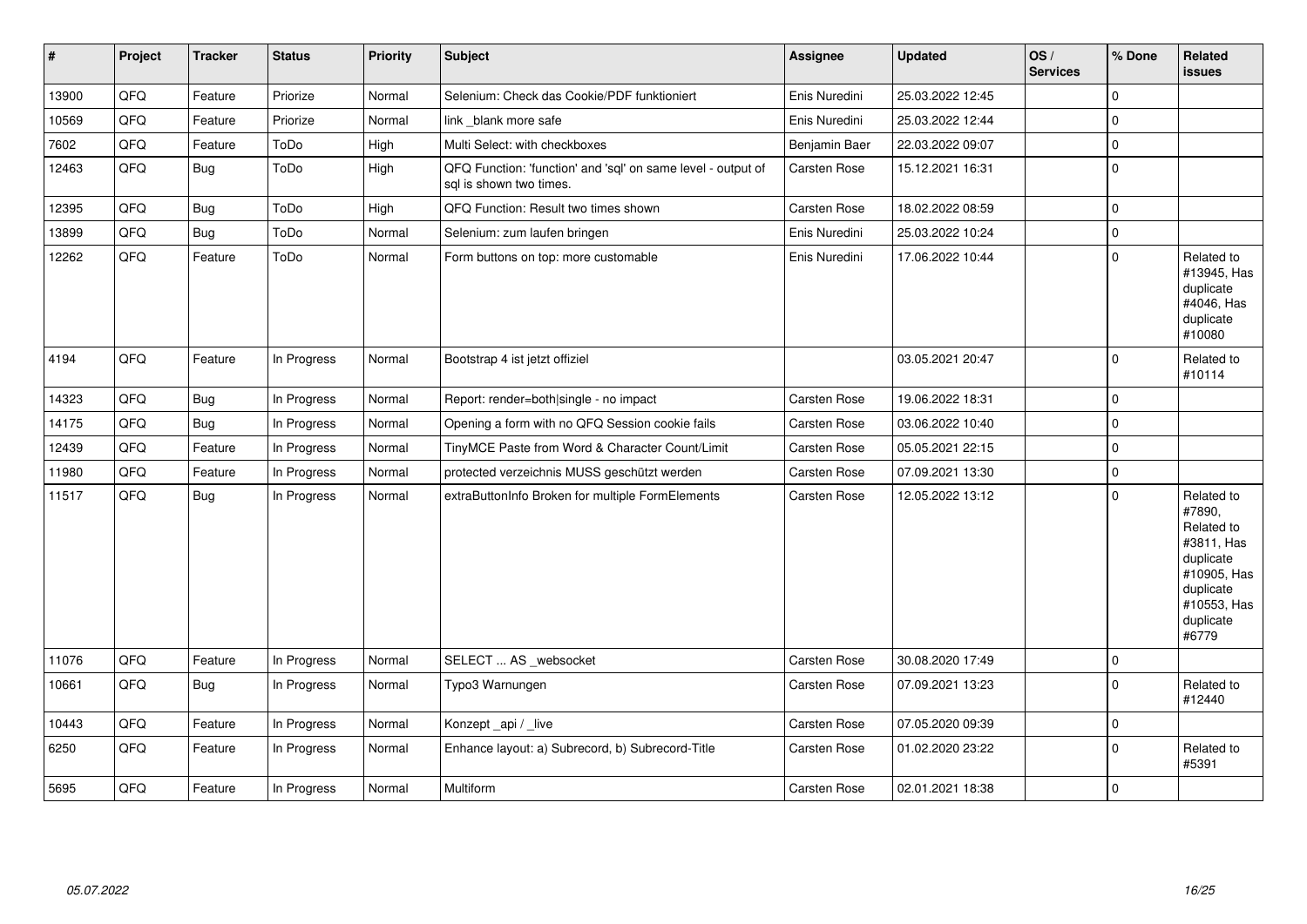| $\vert$ # | Project | <b>Tracker</b> | <b>Status</b>              | <b>Priority</b> | <b>Subject</b>                                                                     | Assignee          | <b>Updated</b>   | OS/<br><b>Services</b> | % Done      | <b>Related</b><br><b>issues</b>                                                                                                                                       |
|-----------|---------|----------------|----------------------------|-----------------|------------------------------------------------------------------------------------|-------------------|------------------|------------------------|-------------|-----------------------------------------------------------------------------------------------------------------------------------------------------------------------|
| 14320     | QFQ     | Feature        | In Progress                | Normal          | Allow specific HTML Tags and Attributes: general, TinyMCE                          | Enis Nuredini     | 04.07.2022 14:09 |                        | $\mathbf 0$ | Related to<br>#12664,<br>Related to<br>#12039,<br>Related to<br>#11702,<br>Related to<br>#7239,<br>Related to<br>#3708,<br>Related to<br>#3646,<br>Related to<br>#880 |
| 12508     | QFQ     | Bug            | In Progress                | High            | qfq Form: sendMail                                                                 | Karin Niffeler    | 19.03.2022 17:48 |                        | $\mathbf 0$ |                                                                                                                                                                       |
| 13566     | QFQ     | Feature        | Ready to sync<br>(develop) | Normal          | Delete config-example.gfg.php file                                                 | Carsten Rose      | 23.12.2021 09:25 |                        | $\mathbf 0$ |                                                                                                                                                                       |
| 9898      | QFQ     | <b>Bug</b>     | Feedback                   | Normal          | Formular trotz Timeout gespeichert                                                 | Benjamin Baer     | 01.02.2020 15:56 |                        | $\mathbf 0$ |                                                                                                                                                                       |
| 9548      | QFQ     | Feature        | Feedback                   | High            | FormElement: Pattern mismatch - optional report only on<br>focus lost              | Benjamin Baer     | 03.05.2021 21:14 |                        | $\mathbf 0$ |                                                                                                                                                                       |
| 9535      | QFQ     | <b>Bug</b>     | Feedback                   | Normal          | Report:  AS '_vertical' - column to wide - vertical >> rot45,<br>rot <sub>90</sub> | Benjamin Baer     | 01.02.2020 15:56 |                        | $\mathbf 0$ |                                                                                                                                                                       |
| 12546     | QFQ     | Bug            | Feedback                   | Normal          | Branch 'Development' - Unit Tests mit dirty workaround<br>angepasst                | Carsten Rose      | 19.03.2022 17:48 |                        | $\mathbf 0$ |                                                                                                                                                                       |
| 5894      | QFQ     | Feature        | Feedback                   | Normal          | Typeahead in Report: show/hide rows dynamically                                    | Carsten Rose      | 18.02.2022 08:50 |                        | $\pmb{0}$   | Related to<br>#5893,<br>Related to<br>#5885                                                                                                                           |
| 11347     | QFQ     | Bug            | Feedback                   | Normal          | If Bedingungen funktionieren nicht korrekt                                         | Christoph Fuchs   | 21.03.2021 20:37 |                        | $\mathbf 0$ |                                                                                                                                                                       |
| 13767     | QFQ     | Bug            | Feedback                   | Normal          | date/time-picker: required shows up/down button orange                             | Enis Nuredini     | 16.05.2022 23:16 |                        | $\mathbf 0$ |                                                                                                                                                                       |
| 11630     | QFQ     | Bug            | Feedback                   | High            | Bitte check ob CALL() in 20.11.0 noch so funktioniert wie in<br>20.4.1             | Enis Nuredini     | 28.05.2022 13:45 |                        | $\Omega$    | Related to<br>#11325                                                                                                                                                  |
| 10782     | QFQ     | Feature        | Feedback                   | Normal          | Tiny MCE: Image Upload                                                             | Enis Nuredini     | 16.05.2022 23:16 |                        | $\mathbf 0$ | Related to<br>#12452                                                                                                                                                  |
| 9052      | QFQ     | Feature        | Feedback                   | High            | Report: CodeMirror with SQL Syntax Highlight in FE                                 | Enis Nuredini     | 08.06.2022 10:25 |                        | $\mathbf 0$ |                                                                                                                                                                       |
| 10124     | QFQ     | Feature        | Feedback                   | Normal          | gfg AAI-Login                                                                      | Karin Niffeler    | 07.05.2020 09:36 |                        | $\mathbf 0$ |                                                                                                                                                                       |
| 8316      | QFQ     | <b>Bug</b>     | Feedback                   | Normal          | Documentation/Behaviour for Nested Queries and<br>Record-Store confusing           | Nicola Chiapolini | 20.11.2019 09:14 |                        | $\Omega$    |                                                                                                                                                                       |
| 10738     | QFQ     | Feature        | Some day<br>maybe          | Normal          | CORS headers for external API requests                                             |                   | 10.06.2020 14:00 |                        | $\mathbf 0$ |                                                                                                                                                                       |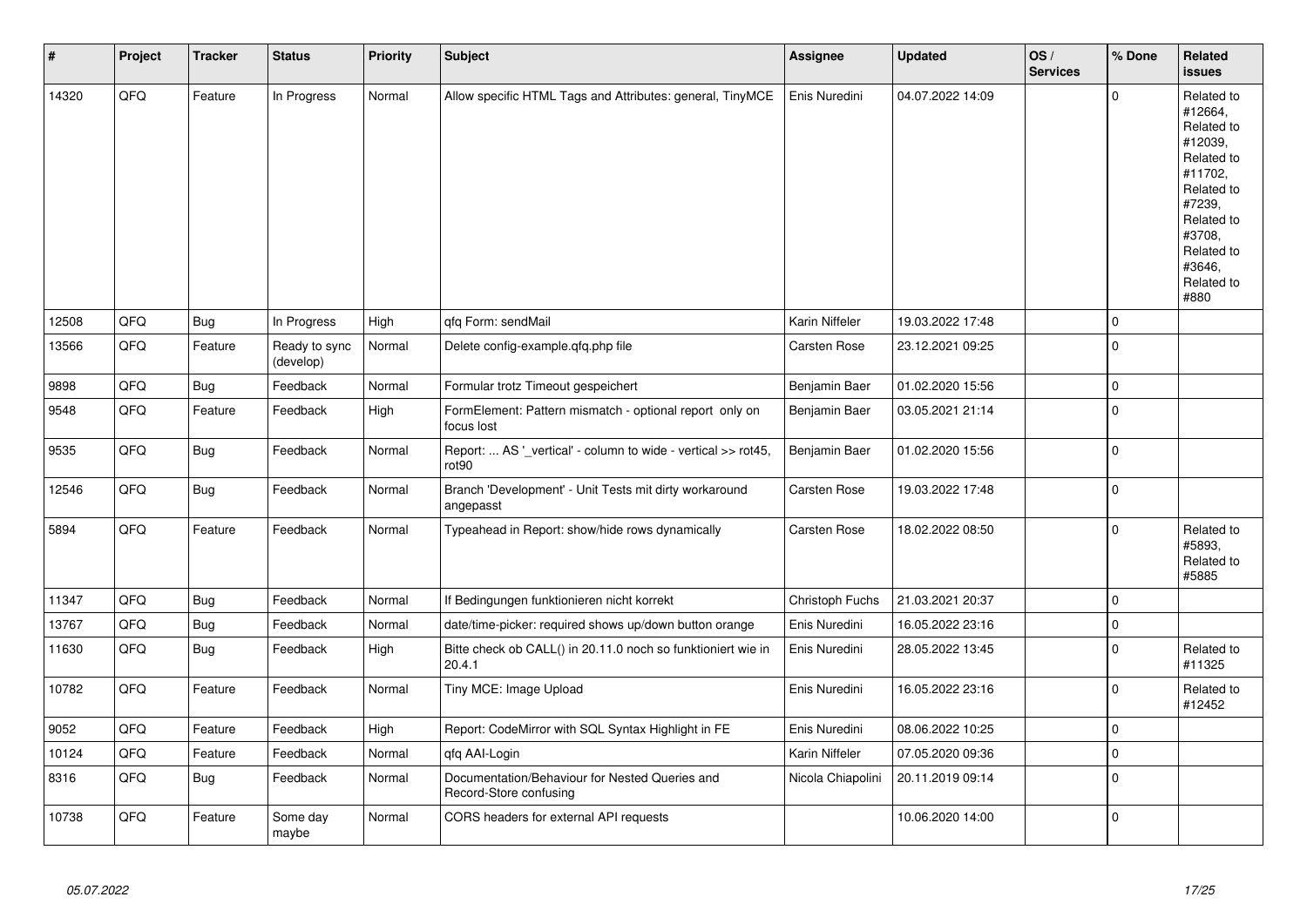| #    | Project | <b>Tracker</b> | <b>Status</b>     | <b>Priority</b> | <b>Subject</b>                                                                       | <b>Assignee</b> | <b>Updated</b>   | OS/<br><b>Services</b> | % Done      | Related<br><b>issues</b> |
|------|---------|----------------|-------------------|-----------------|--------------------------------------------------------------------------------------|-----------------|------------------|------------------------|-------------|--------------------------|
| 9126 | QFQ     | Bug            | Some day<br>maybe | Normal          | hidden Form elements are present in page source                                      |                 | 02.01.2021 18:41 |                        | $\Omega$    |                          |
| 9024 | QFQ     | Bug            | Some day<br>maybe | Normal          | QFQ Einarbeitung                                                                     |                 | 01.02.2020 15:56 |                        | $\mathbf 0$ |                          |
| 9020 | QFQ     | Bug            | Some day<br>maybe | Normal          | radio mit buttonClass und dynamicUpdate lassen sich nicht<br>kombinieren             |                 | 11.12.2019 16:01 |                        | $\Omega$    |                          |
| 8056 | QFQ     | Feature        | Some day<br>maybe | Normal          | Termin Organisation (Reservation)                                                    |                 | 01.02.2020 23:19 |                        | 0           | Related to<br>#8658      |
| 7921 | QFQ     | Feature        | Some day<br>maybe | Normal          | Rest API Export: URL kuerzer machen                                                  |                 | 01.02.2020 23:19 |                        | $\Omega$    |                          |
| 7402 | QFQ     | <b>Bug</b>     | Some day<br>maybe | Normal          | thumbnail cache: outdated picture when permission denied<br>and permission resolved. |                 | 01.02.2020 23:20 |                        | $\pmb{0}$   |                          |
| 7281 | QFQ     | <b>Bug</b>     | Some day<br>maybe | Normal          | Subrecords: on large screen separator line too short                                 |                 | 01.02.2020 23:19 |                        | 0           |                          |
| 7278 | QFQ     | Feature        | Some day<br>maybe | Normal          | Form: Wert vordefinieren der immer gesetzt wird                                      |                 | 02.05.2021 09:27 |                        | 0           |                          |
| 7229 | QFQ     | Feature        | Some day<br>maybe | Normal          | New FormElement.type: Button                                                         |                 | 01.02.2021 12:32 |                        | $\Omega$    |                          |
| 7108 | QFQ     | Feature        | Some day<br>maybe | Normal          | <b>QFQ Wrap Elements</b>                                                             |                 | 11.12.2019 16:01 |                        | 0           |                          |
| 7106 | QFQ     | Feature        | Some day<br>maybe | Normal          | Beispiel Nummerierung von Rows in Report                                             |                 | 11.12.2019 16:01 |                        | 0           |                          |
| 7105 | QFQ     | Feature        | Some day<br>maybe | Normal          | Beispiel wie man in einer zweiten Tabelle speichert.                                 |                 | 11.12.2019 16:01 |                        | 0           |                          |
| 7104 | QFQ     | Feature        | Some day<br>maybe | Normal          | Manual: hint about escaping if '\r' appears in mail body                             |                 | 11.12.2019 16:01 |                        | 0           |                          |
| 7101 | QFQ     | <b>Bug</b>     | Some day<br>maybe | Normal          | 'form' in SIP and 'report' - breaks                                                  |                 | 01.02.2020 23:20 |                        | 0           |                          |
| 7100 | QFQ     | Feature        | Some day<br>maybe | Normal          | Download: log access, max downloads, time limit                                      |                 | 01.02.2020 23:19 |                        | $\pmb{0}$   |                          |
| 6992 | QFQ     | Feature        | Some day<br>maybe | Normal          | DB exception: Syntax Highlight                                                       |                 | 11.12.2019 16:01 |                        | $\Omega$    | Related to<br>#5450      |
| 6704 | QFQ     | Feature        | Some day<br>maybe | Normal          | Upload Mode: Bilder in Notizen rechts sollen aktuellen<br>Upload repräsentieren.     |                 | 01.02.2020 23:19 |                        | $\Omega$    | Related to<br>#3264      |
| 6515 | QFG     | Feature        | Some day<br>maybe | Normal          | Formular: Felder dynamisch ein/ausblenden                                            |                 | 11.12.2019 16:02 |                        | $\pmb{0}$   |                          |
| 6299 | QFQ     | Feature        | Some day<br>maybe | Normal          | Attack detection: log table with invalid SIP access                                  |                 | 11.12.2019 16:02 |                        | $\Omega$    | Related to<br>#3947      |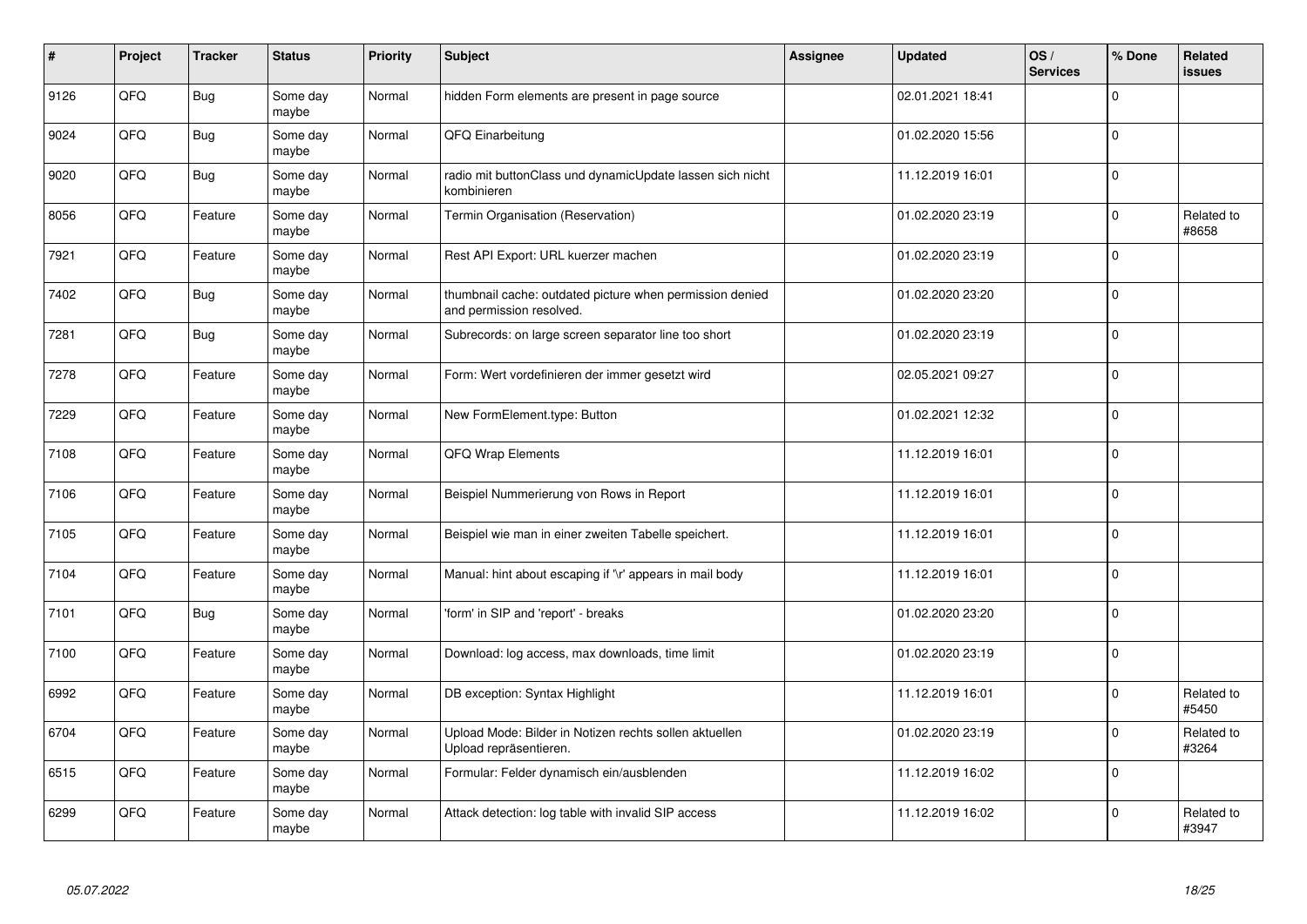| $\vert$ # | Project | <b>Tracker</b> | <b>Status</b>     | Priority | <b>Subject</b>                                                                    | Assignee | <b>Updated</b>   | OS/<br><b>Services</b> | % Done      | Related<br><b>issues</b> |
|-----------|---------|----------------|-------------------|----------|-----------------------------------------------------------------------------------|----------|------------------|------------------------|-------------|--------------------------|
| 6288      | QFQ     | Feature        | Some day<br>maybe | Normal   | Best Practice: Erklaeren wie man ein Formular ganz in<br>'weiss' erstellen kann   |          | 11.12.2019 16:02 |                        | $\Omega$    |                          |
| 6084      | QFQ     | Feature        | Some day<br>maybe | Normal   | New escape type: 'D' - convert date                                               |          | 01.02.2020 23:19 |                        | $\mathbf 0$ |                          |
| 6083      | QFQ     | Feature        | Some day<br>maybe | Normal   | Dynamic Update: Value Check via SQL                                               |          | 11.12.2019 16:02 |                        | $\pmb{0}$   |                          |
| 5923      | QFQ     | Feature        | Some day<br>maybe | Normal   | fillStoreSystemBySqlLate                                                          |          | 01.02.2020 23:19 |                        | $\Omega$    |                          |
| 5895      | QFQ     | Feature        | Some day<br>maybe | Normal   | Tutorial: List of all QFQ Features                                                |          | 01.02.2020 23:19 |                        | $\mathbf 0$ |                          |
| 5893      | QFQ     | Feature        | Some day<br>maybe | Normal   | Edit on double-click                                                              |          | 01.02.2020 23:19 |                        | $\Omega$    | Related to<br>#5894      |
| 5892      | QFQ     | Feature        | Some day<br>maybe | Normal   | QFQ should use T3 API to manipulate FE GROUP<br>membership                        |          | 01.02.2020 23:20 |                        | $\mathbf 0$ |                          |
| 5877      | QFQ     | <b>Bug</b>     | Some day<br>maybe | Normal   | FE.type=note:bsColumn strange behaviour                                           |          | 01.02.2020 23:19 |                        | $\mathbf 0$ |                          |
| 5851      | QFQ     | Feature        | Some day<br>maybe | Normal   | Queue System implementieren: MQTT, RabbitMQ                                       |          | 01.02.2020 23:20 |                        | $\Omega$    | Related to<br>#5715      |
| 5850      | QFQ     | Feature        | Some day<br>maybe | Normal   | Deployment: In QFQ Doc best practice fuer zeitgemaesses<br>Deployment beschreiben |          | 01.02.2020 23:20 |                        | $\mathbf 0$ |                          |
| 5805      | QFQ     | Feature        | Some day<br>maybe | Normal   | TypeAHead SQL value instead of key stored                                         |          | 01.02.2020 23:19 |                        | 0           | Related to<br>#5444      |
| 5783      | QFQ     | Feature        | Some day<br>maybe | Normal   | <b>BPMN View/Edit</b>                                                             |          | 11.12.2019 16:02 |                        | $\mathbf 0$ |                          |
| 5455      | QFQ     | Feature        | Some day<br>maybe | Normal   | Mail Redirects grld abhaengig                                                     |          | 01.02.2020 23:20 |                        | $\mathbf 0$ |                          |
| 5452      | QFQ     | Feature        | Some day<br>maybe | Normal   | Thumbnails from PDF: bad quality                                                  |          | 01.02.2020 23:20 |                        | $\mathbf 0$ |                          |
| 5342      | QFQ     | Feature        | Some day<br>maybe | Normal   | link - with HTML Attributes                                                       |          | 01.02.2020 23:20 |                        | $\Omega$    | Related to<br>#14077     |
| 5160      | QFQ     | Feature        | Some day<br>maybe | Normal   | QFQ collaborative / together.js, ShareJS, y-js, collaborative,                    |          | 11.12.2019 16:02 |                        | $\Omega$    |                          |
| 5129      | QFQ     | Feature        | Some day<br>maybe | Normal   | Reports: SQL fuer x Achse und y Achse                                             |          | 11.12.2019 16:02 |                        | $\mathbf 0$ |                          |
| 4974      | QFQ     | Feature        | Some day<br>maybe | Normal   | Long polling - inform all listening clients of changes                            |          | 11.12.2019 16:02 |                        | $\pmb{0}$   |                          |
| 4816      | QFQ     | Feature        | Some day<br>maybe | Normal   | Templates for QFQ Reports (Tables, Radios, )                                      |          | 01.02.2020 23:20 |                        | $\Omega$    |                          |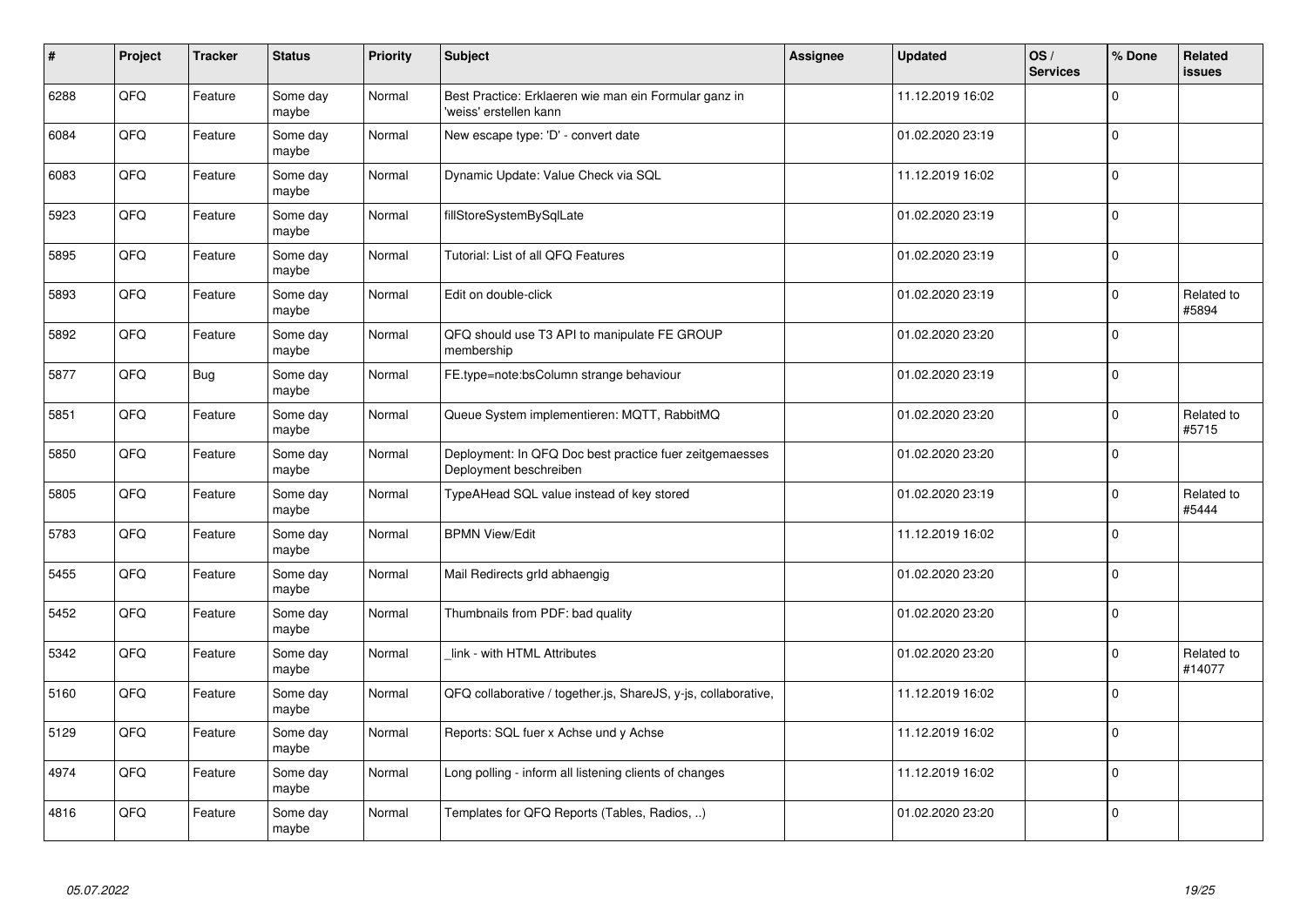| $\pmb{\#}$ | Project        | <b>Tracker</b> | <b>Status</b>     | <b>Priority</b> | <b>Subject</b>                                                                                                                                                | <b>Assignee</b> | <b>Updated</b>   | OS/<br><b>Services</b> | % Done    | Related<br><b>issues</b>                    |
|------------|----------------|----------------|-------------------|-----------------|---------------------------------------------------------------------------------------------------------------------------------------------------------------|-----------------|------------------|------------------------|-----------|---------------------------------------------|
| 4719       | QFQ            | Feature        | Some day<br>maybe | Normal          | Custom Message in Client in case of 'Browser tab close,<br>modification will be lost'                                                                         |                 | 01.02.2020 23:20 |                        | $\Omega$  |                                             |
| 4640       | QFQ            | Feature        | Some day<br>maybe | Normal          | Rename System Forms                                                                                                                                           |                 | 01.02.2020 23:20 |                        | $\Omega$  |                                             |
| 4627       | QFQ            | Feature        | Some day<br>maybe | Normal          | dbupdate: all tables - check 'create', 'modified' if it is possible<br>to change to default 'CURRENT_TIMESTAMP' and modified<br>'ON UPDATE CURRENT TIMESTAMP' |                 | 01.02.2020 23:20 |                        | $\Omega$  |                                             |
| 4626       | QFQ            | Feature        | Some day<br>maybe | Normal          | Mobile View: 'classBody=qfq-form-right' makes no sense                                                                                                        |                 | 01.02.2020 23:20 |                        | $\Omega$  |                                             |
| 4551       | QFQ            | Feature        | Some day<br>maybe | Normal          | Set 'pills' via dynamicUpdate to show/hide/disabled                                                                                                           |                 | 01.02.2020 23:20 |                        | 0         | Related to<br>#3752                         |
| 4546       | QFQ            | <b>Bug</b>     | Some day<br>maybe | Normal          | NH: SIP storage is destroyed                                                                                                                                  |                 | 01.02.2020 23:20 |                        | $\Omega$  |                                             |
| 4536       | QFQ            | Feature        | Some day<br>maybe | Normal          | FE upload: problem with delete if mutliple uploads an<br>FE.name="                                                                                            |                 | 01.02.2020 23:20 |                        | $\Omega$  |                                             |
| 4446       | QFQ            | Feature        | Some day<br>maybe | Normal          | New FE get same feldContainerId as last modifed FE                                                                                                            |                 | 01.02.2020 23:20 |                        | $\Omega$  |                                             |
| 4445       | QFQ            | Feature        | Some day<br>maybe | Normal          | template group: Option to simulate fieldset                                                                                                                   |                 | 28.06.2021 14:11 |                        | $\Omega$  |                                             |
| 4444       | QFQ            | Feature        | Some day<br>maybe | Normal          | FE.type=upload: detect mime type                                                                                                                              |                 | 11.12.2019 16:02 |                        | $\Omega$  | Related to<br>#4303                         |
| 4443       | QFQ            | Feature        | Some day<br>maybe | Normal          | Form: multiple secondary tables                                                                                                                               |                 | 01.02.2020 23:20 |                        | $\Omega$  |                                             |
| 4442       | QFQ            | Feature        | Some day<br>maybe | Normal          | Special Column Name: _link - new symbol G (Glyph) to<br>choose any available symbol                                                                           |                 | 11.12.2019 16:02 |                        | $\Omega$  |                                             |
| 4441       | QFQ            | <b>Bug</b>     | Some day<br>maybe | Normal          | \$ SERVER Vars sollten nur aus dem Store genommen<br>werden - Code entsprechend anpassen.                                                                     |                 | 11.12.2019 16:02 |                        | $\Omega$  |                                             |
| 4440       | QFQ            | Feature        | Some day<br>maybe | Normal          | Manual.rst: explain how to. expand PHP Session to 4h                                                                                                          |                 | 11.12.2019 16:02 |                        | $\Omega$  |                                             |
| 4439       | QFQ            | Feature        | Some day<br>maybe | Normal          | Log: report all actions fired by an FE Element, incl. the<br>original directive (slaveld, sqlInsert, )                                                        |                 | 01.02.2020 23:20 |                        | $\Omega$  | Related to<br>#4432,<br>Related to<br>#5458 |
| 4435       | $\mathsf{QFQ}$ | Feature        | Some day<br>maybe | Normal          | Report: striptags - specify allowed tags                                                                                                                      |                 | 01.02.2020 23:20 |                        |           |                                             |
| 4433       | QFQ            | Feature        | Some day<br>maybe | Normal          | Log when SIP will be destroyed by QFQ for any (security)<br>reason                                                                                            |                 | 01.02.2020 23:20 |                        | $\pmb{0}$ | Related to<br>#4432,<br>Related to<br>#5458 |
| 4138       | QFQ            | <b>Bug</b>     | Some day<br>maybe | Normal          | _style fehlt                                                                                                                                                  |                 | 11.12.2019 16:03 |                        | 0         |                                             |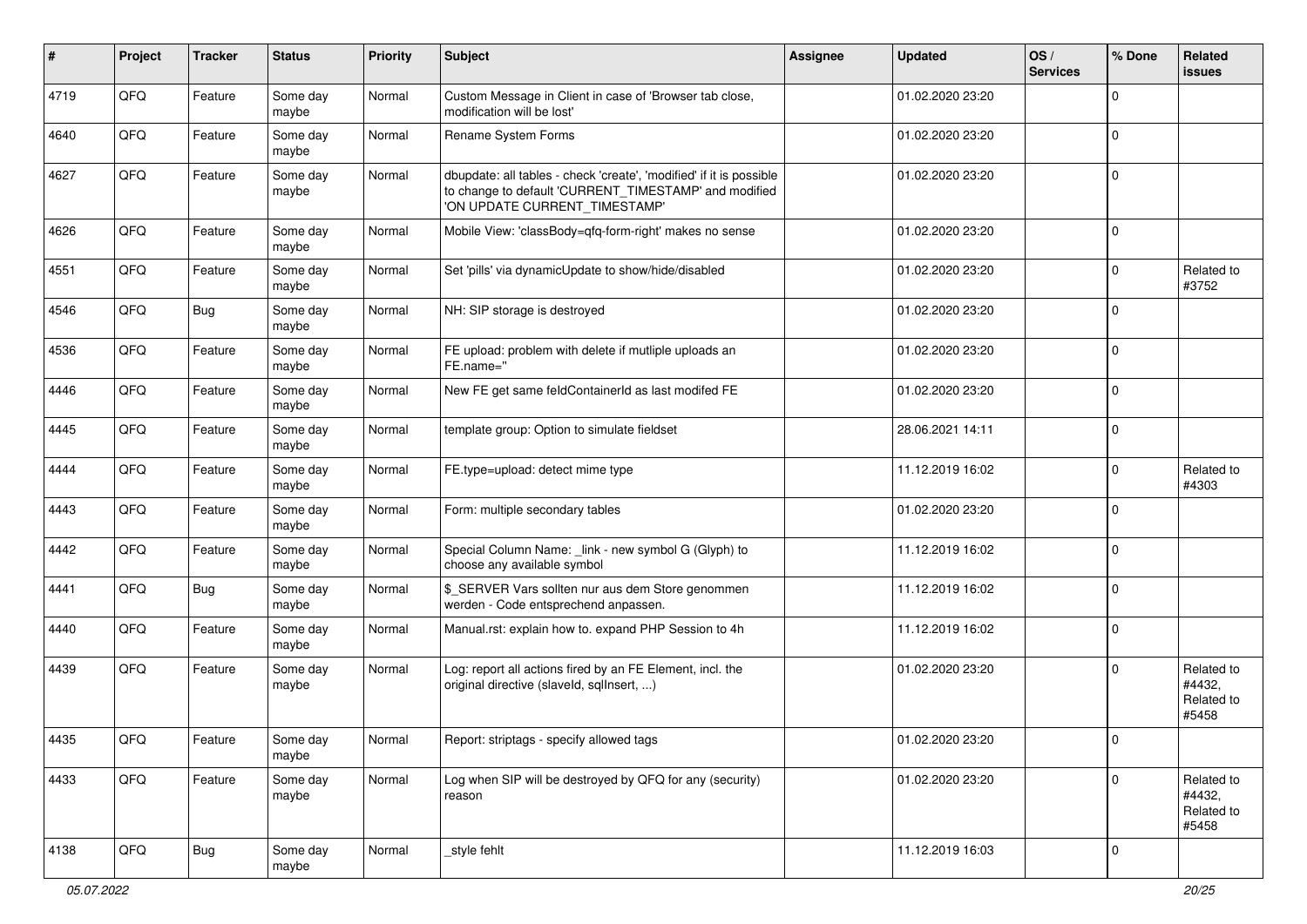| #    | Project | <b>Tracker</b> | <b>Status</b>     | <b>Priority</b> | <b>Subject</b>                                                                                                                                           | Assignee      | <b>Updated</b>   | OS/<br><b>Services</b> | % Done      | Related<br><b>issues</b>                                               |
|------|---------|----------------|-------------------|-----------------|----------------------------------------------------------------------------------------------------------------------------------------------------------|---------------|------------------|------------------------|-------------|------------------------------------------------------------------------|
| 4122 | QFQ     | Bug            | Some day<br>maybe | Normal          | file: Render Mode hat keinen Effekt                                                                                                                      |               | 11.12.2019 16:03 |                        | $\mathbf 0$ |                                                                        |
| 4027 | QFQ     | Feature        | Some day<br>maybe | Normal          | Missing: orange 'check' / 'bullet'                                                                                                                       |               | 11.12.2019 16:03 |                        | $\mathbf 0$ |                                                                        |
| 3880 | QFQ     | Feature        | Some day<br>maybe | Normal          | Form 'Form': anlegen einer Tabelle                                                                                                                       |               | 14.01.2021 10:12 |                        | $\mathbf 0$ |                                                                        |
| 3879 | QFQ     | Feature        | Some day<br>maybe | Normal          | Form 'FormElement': Beim Feld 'name' rechts in der Notiz<br>einen Link einblenden - a) aktuelle Definition anzeigen, b)<br>Spalte in der Tabelle anlegen |               | 11.12.2019 16:03 |                        | $\mathbf 0$ |                                                                        |
| 3878 | QFQ     | Feature        | Some day<br>maybe | Normal          | Form 'FormElement': Spalte 'name' typeAhead mit<br>Spaltennamen der Primarytable.                                                                        |               | 11.12.2019 16:03 |                        | $\mathbf 0$ |                                                                        |
| 3646 | QFQ     | Feature        | Some day<br>maybe | Normal          | Moeglichkeit HTML Tags in Reports auszugeben (zu<br>enkodieren: htmlspecialchars)                                                                        |               | 11.12.2019 16:02 |                        | $\mathbf 0$ | Related to<br>#14320                                                   |
| 3617 | QFQ     | Feature        | Some day<br>maybe | Normal          | Load javascripts at bottom                                                                                                                               |               | 11.12.2019 16:02 |                        | $\mathbf 0$ |                                                                        |
| 3567 | QFQ     | Feature        | Some day<br>maybe | Low             | 'Save', 'Close', 'New' als FormElement                                                                                                                   |               | 11.12.2019 16:02 |                        | $\mathbf 0$ |                                                                        |
| 3495 | QFQ     | Feature        | Some day<br>maybe | Normal          | Predifined Parameter werden nicht in '+' (add new record)<br>SIP gerendert.                                                                              |               | 11.12.2019 16:02 |                        | $\mathbf 0$ |                                                                        |
| 2950 | QFQ     | Feature        | Some day<br>maybe | Normal          | Inhalt QFQ Records als File                                                                                                                              |               | 11.12.2019 16:03 |                        | $\mathbf 0$ |                                                                        |
| 1510 | QFQ     | Feature        | Some day<br>maybe | Normal          | jquery von google laden, falls das nicht geht lokal                                                                                                      |               | 11.12.2019 16:03 |                        | $\mathbf 0$ |                                                                        |
| 1253 | QFQ     | Feature        | Some day<br>maybe | Normal          | QF: Colorpicker                                                                                                                                          |               | 11.12.2019 16:03 |                        | $\mathbf 0$ |                                                                        |
| 1251 | QFQ     | Feature        | Some day<br>maybe | Normal          | QF: Combo                                                                                                                                                |               | 11.12.2019 16:03 |                        | $\mathbf 0$ |                                                                        |
| 1234 | QFQ     | Feature        | Some day<br>maybe | Normal          | QF: Record numbering: Im Grid soll in Spalte 1 optional die<br>laufende Nummer der Records angezeigt werden.                                             |               | 01.02.2020 23:20 |                        | $\mathbf 0$ |                                                                        |
| 955  | QFQ     | Feature        | Some day<br>maybe | Normal          | QF: Notizen vor/nach dem Form                                                                                                                            |               | 01.02.2020 23:20 |                        | $\mathbf 0$ |                                                                        |
| 880  | QFQ     | Feature        | Some day<br>maybe | Urgent          | Security: PHP, SQL Injection, XSS                                                                                                                        |               | 03.05.2021 21:14 |                        | 0           | Related to<br>#14320                                                   |
| 9130 | QFQ     | Feature        | Some day<br>maybe | Normal          | tablesorter: Automatic Row numbering / Zeilenummer                                                                                                       | Benjamin Baer | 01.02.2020 23:22 |                        | 0           |                                                                        |
| 7732 | QFQ     | Feature        | Some day<br>maybe | Normal          | Javascript: Lazy Loading der add on libs                                                                                                                 | Benjamin Baer | 08.06.2022 10:38 |                        | $\mathbf 0$ | Related to<br>#12611,<br>Related to<br>#12490,<br>Related to<br>#10013 |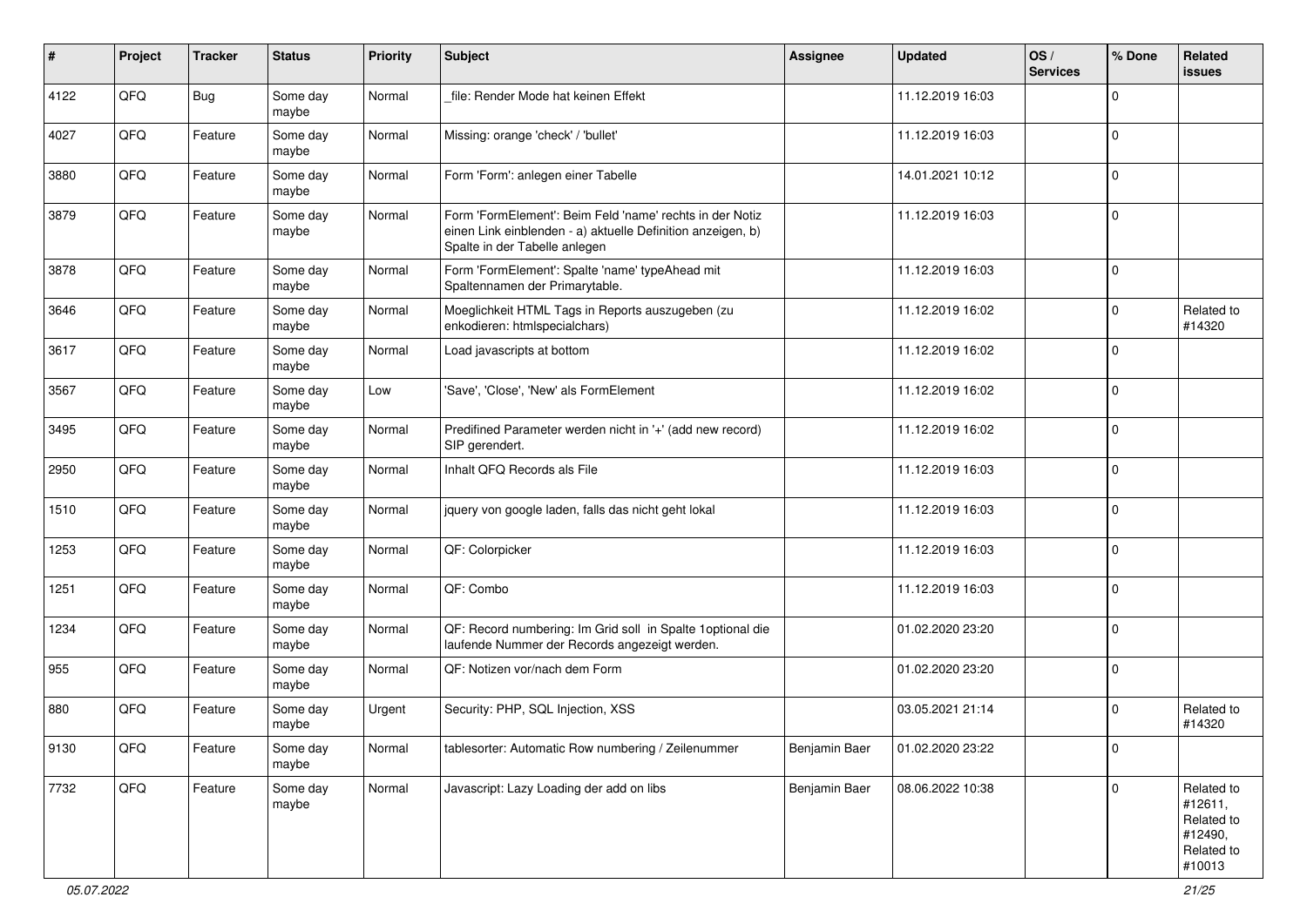| #     | Project | <b>Tracker</b> | <b>Status</b>     | <b>Priority</b> | <b>Subject</b>                                                                                                                                           | <b>Assignee</b>     | <b>Updated</b>   | OS/<br><b>Services</b> | % Done      | Related<br><b>issues</b>                                              |
|-------|---------|----------------|-------------------|-----------------|----------------------------------------------------------------------------------------------------------------------------------------------------------|---------------------|------------------|------------------------|-------------|-----------------------------------------------------------------------|
| 6972  | QFQ     | Feature        | Some day<br>maybe | Normal          | Fabric Clipboard / cross browser tab                                                                                                                     | Benjamin Baer       | 01.02.2020 23:21 |                        | $\Omega$    |                                                                       |
| 6970  | QFQ     | Feature        | Some day<br>maybe | Normal          | tablesorter: default fuer 'sortReset' aendern von 'Ctrl' zu 'Alt'                                                                                        | Benjamin Baer       | 01.02.2020 23:21 |                        | $\mathbf 0$ |                                                                       |
| 5389  | QFQ     | Feature        | Some day<br>maybe | Normal          | QFQ Design: Multline label / note                                                                                                                        | Benjamin Baer       | 01.02.2020 23:19 |                        | $\Omega$    |                                                                       |
| 5024  | QFQ     | Feature        | Some day<br>maybe | Normal          | Fabric: Generate PDF with edits                                                                                                                          | Benjamin Baer       | 01.02.2020 23:20 |                        | $\mathbf 0$ | Related to<br>#10704                                                  |
| 4454  | QFQ     | <b>Bug</b>     | Some day<br>maybe | Normal          | Required Elements: multiple elements in a row - whole row<br>marked if only one input is empty.                                                          | Benjamin Baer       | 01.02.2020 23:20 |                        | $\mathbf 0$ |                                                                       |
| 4420  | QFQ     | Feature        | Some day<br>maybe | Normal          | Client: Local Storage - store the changes of a form, local in<br>the browser.                                                                            | Benjamin Baer       | 11.12.2019 16:02 |                        | $\mathbf 0$ |                                                                       |
| 4398  | QFQ     | Bug            | Some day<br>maybe | Normal          | Typeahead: mouse click in a prefilled input opens a single<br>item dropdown with the current value - click on it seems to<br>set the value, not the key. | Benjamin Baer       | 01.02.2020 23:20 |                        | $\Omega$    | Related to<br>#4457                                                   |
| 3692  | QFQ     | Feature        | Some day<br>maybe | Normal          | QFQ Webseite                                                                                                                                             | Benjamin Baer       | 11.12.2019 16:02 |                        | $\mathbf 0$ | Related to<br>#5033                                                   |
| 3415  | QFQ     | Feature        | Some day<br>maybe | Normal          | FE Login Box Templatefile                                                                                                                                | Benjamin Baer       | 11.12.2019 16:02 |                        | $\mathbf 0$ |                                                                       |
| 2063  | QFQ     | Bug            | Some day<br>maybe | Normal          | Pills auf 'inaktiv' setzen falls keine Element auf dem Pill<br>sichtbar sind.                                                                            | Benjamin Baer       | 11.12.2019 16:03 |                        | $\mathbf 0$ | Related to<br>#3752                                                   |
| 12611 | QFQ     | Feature        | Some day<br>maybe | Normal          | Refactoring: Bootstrap with Lazy Loading                                                                                                                 | <b>Carsten Rose</b> | 08.06.2022 10:37 |                        | $\mathbf 0$ | Related to<br>#12490,<br>Related to<br>#10013,<br>Related to<br>#7732 |
| 12337 | QFQ     | Feature        | Some day<br>maybe | Normal          | Database.php: better caching                                                                                                                             | Carsten Rose        | 16.09.2021 15:10 |                        | $\Omega$    |                                                                       |
| 12315 | QFQ     | Feature        | Some day<br>maybe | Normal          | Form History (Diffs) / Backups                                                                                                                           | <b>Carsten Rose</b> | 16.09.2021 15:10 |                        | $\mathbf 0$ |                                                                       |
| 11323 | QFQ     | Feature        | Some day<br>maybe | Normal          | Report Frontend Editor Modal + Codemirror                                                                                                                | <b>Carsten Rose</b> | 16.09.2021 15:10 |                        | $\Omega$    | Related to<br>#11036                                                  |
| 11322 | QFQ     | Feature        | Some day<br>maybe | Normal          | Form Element JSON - (multiline parameter field)                                                                                                          | <b>Carsten Rose</b> | 16.09.2021 15:10 |                        | $\mathbf 0$ |                                                                       |
| 11217 | QFQ     | Feature        | Some day<br>maybe | Normal          | <b>Extend Script Functionality</b>                                                                                                                       | Carsten Rose        | 16.09.2021 15:10 |                        | $\pmb{0}$   |                                                                       |
| 11036 | QFQ     | Feature        | Some day<br>maybe | Normal          | inline report editor permissions                                                                                                                         | Carsten Rose        | 16.09.2021 15:09 |                        | $\mathbf 0$ | Related to<br>#11323                                                  |
| 10745 | QFG     | Feature        | Some day<br>maybe | Normal          | <b>Tablesorter Excel Export</b>                                                                                                                          | Carsten Rose        | 16.09.2021 15:09 |                        | $\mathbf 0$ |                                                                       |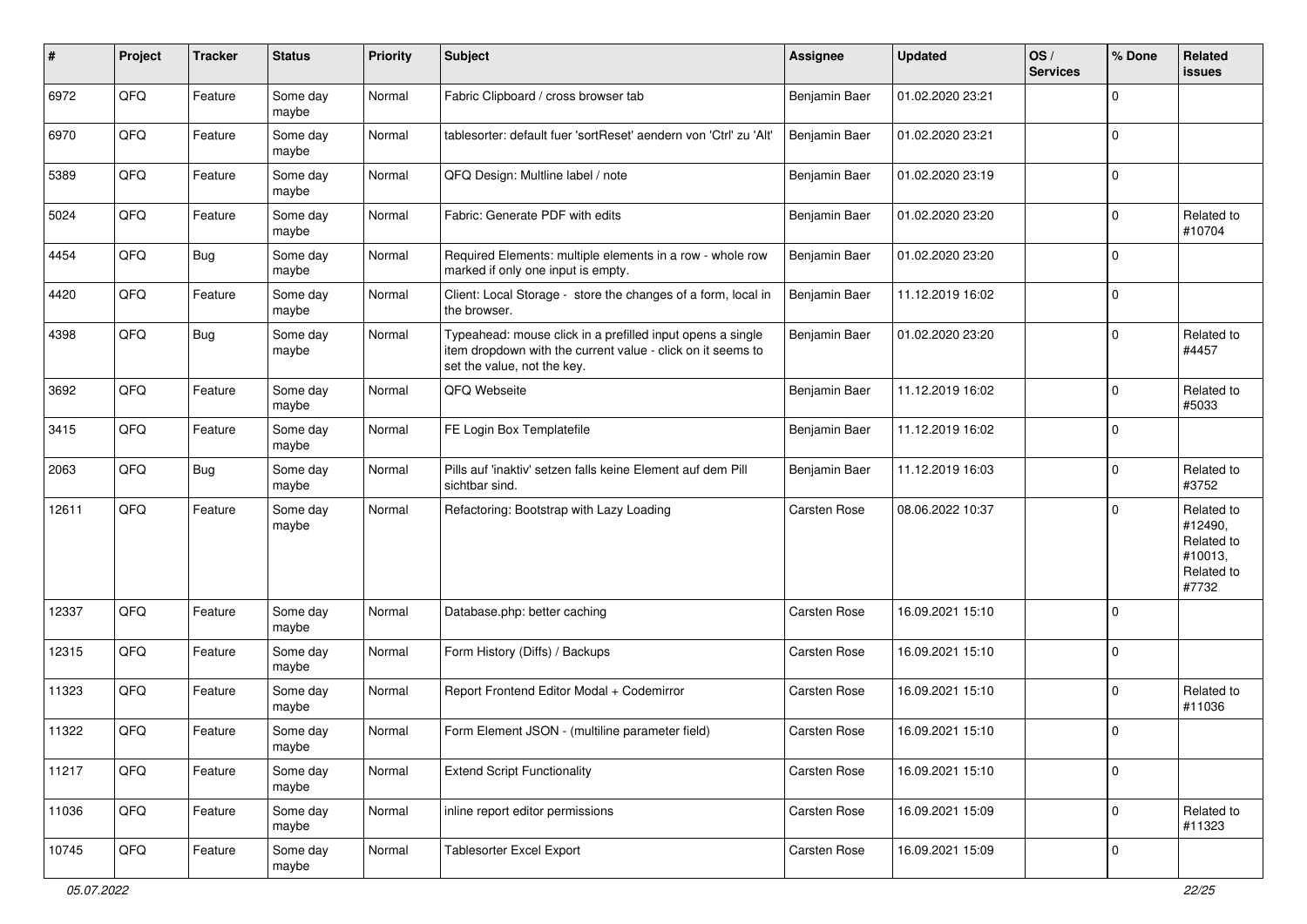| ∦     | Project | <b>Tracker</b> | <b>Status</b>     | <b>Priority</b> | <b>Subject</b>                                                          | Assignee            | <b>Updated</b>   | OS/<br><b>Services</b> | % Done      | Related<br><b>issues</b>                                              |
|-------|---------|----------------|-------------------|-----------------|-------------------------------------------------------------------------|---------------------|------------------|------------------------|-------------|-----------------------------------------------------------------------|
| 10716 | QFQ     | Feature        | Some day<br>maybe | Normal          | Business Logic mit Externen Skripten                                    | <b>Carsten Rose</b> | 16.09.2021 15:10 |                        | $\Omega$    | Related to<br>#10713,<br>Related to<br>#8217                          |
| 10116 | QFQ     | Feature        | Some day<br>maybe | Normal          | TypeAhead: Tag - show inside 'input' element                            | Carsten Rose        | 16.09.2021 15:09 |                        | $\Omega$    |                                                                       |
| 10095 | QFQ     | Feature        | Some day<br>maybe | Normal          | Generic Gitlab Integration into QFQ                                     | Carsten Rose        | 16.09.2021 15:10 |                        | 0           |                                                                       |
| 10013 | QFQ     | Feature        | Some day<br>maybe | Normal          | FE.typ=editor: CodeMirror                                               | <b>Carsten Rose</b> | 08.06.2022 10:37 |                        | $\Omega$    | Related to<br>#12611,<br>Related to<br>#12490,<br>Related to<br>#7732 |
| 9704  | QFQ     | Feature        | Some day<br>maybe | Normal          | Thumbnails Generieren beim Splitten von PDF Files                       | Carsten Rose        | 11.12.2019 16:01 |                        | $\Omega$    |                                                                       |
| 9669  | QFQ     | <b>Bug</b>     | Some day<br>maybe | Normal          | Checkbox / Template Group: radio/checkbox visible broken<br>after 'add' | <b>Carsten Rose</b> | 16.06.2021 13:47 |                        | $\Omega$    | Related to<br>#8091                                                   |
| 9579  | QFQ     | Feature        | Some day<br>maybe | Normal          | Multiform with Process Row                                              | Carsten Rose        | 11.12.2019 16:01 |                        | $\mathbf 0$ |                                                                       |
| 9281  | QFQ     | Bug            | Some day<br>maybe | Normal          | Allow STRICT_TRANS_TABLES                                               | Carsten Rose        | 02.01.2021 18:43 |                        | $\Omega$    |                                                                       |
| 8894  | QFQ     | Feature        | Some day<br>maybe | Normal          | Documentation Tags Usable in QFQ Application                            | Carsten Rose        | 11.12.2019 16:01 |                        | $\Omega$    |                                                                       |
| 8892  | QFQ     | Feature        | Some day<br>maybe | Normal          | Display and Edit SQL Comments in Form Editor                            | <b>Carsten Rose</b> | 11.12.2019 16:01 |                        | 0           |                                                                       |
| 8586  | QFQ     | Feature        | Some day<br>maybe | Normal          | QFQ: Enhance Error message for 'record not found'                       | Carsten Rose        | 16.09.2021 15:10 |                        | $\Omega$    |                                                                       |
| 8520  | QFQ     | Feature        | Some day<br>maybe | Normal          | Bring QFQ to Composer                                                   | Carsten Rose        | 16.09.2021 15:10 |                        | $\Omega$    |                                                                       |
| 8106  | QFQ     | Bug            | Some day<br>maybe | Normal          | Dynamic Update: Feld kann nicht auf empty zurückgesetzt<br>werden       | Carsten Rose        | 11.12.2019 16:01 |                        | $\pmb{0}$   |                                                                       |
| 8101  | QFQ     | Feature        | Some day<br>maybe | Normal          | Password hash: support further hashing methods                          | Carsten Rose        | 16.09.2021 15:10 |                        | $\Omega$    |                                                                       |
| 7456  | QFQ     | <b>Bug</b>     | Some day<br>maybe | Low             | Todos in Code: solve or make ticket                                     | Carsten Rose        | 16.09.2021 15:10 |                        | $\Omega$    |                                                                       |
| 7453  | QFQ     | Feature        | Some day<br>maybe | Normal          | import / export forms QFQ                                               | Carsten Rose        | 16.09.2021 15:10 |                        | $\Omega$    |                                                                       |
| 7452  | QFQ     | Feature        | Some day<br>maybe | Normal          | automate deployment new QFQ version                                     | <b>Carsten Rose</b> | 16.09.2021 15:10 |                        | $\Omega$    |                                                                       |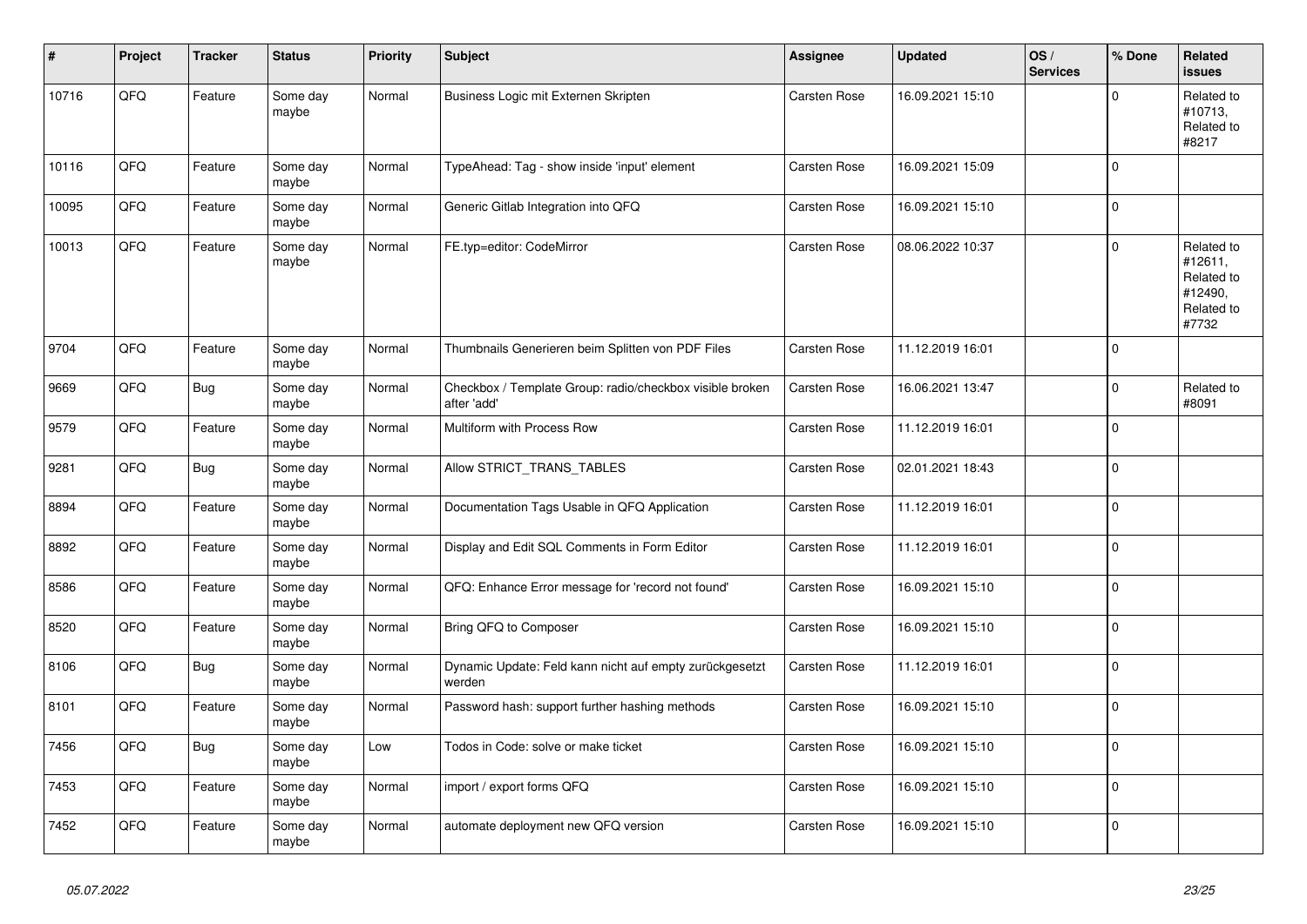| #    | Project | <b>Tracker</b> | <b>Status</b>     | <b>Priority</b> | <b>Subject</b>                                                                                                       | Assignee            | <b>Updated</b>   | OS/<br><b>Services</b> | % Done      | <b>Related</b><br>issues                    |
|------|---------|----------------|-------------------|-----------------|----------------------------------------------------------------------------------------------------------------------|---------------------|------------------|------------------------|-------------|---------------------------------------------|
| 7336 | QFQ     | Feature        | Some day<br>maybe | Normal          | PDF Upload: disallow PDFs with specific Meta information                                                             | <b>Carsten Rose</b> | 11.12.2019 16:01 |                        | $\Omega$    |                                             |
| 7107 | QFQ     | Feature        | Some day<br>maybe | Normal          | Showcase Registration Tool: Anmeldung / Administration :<br>Liste Anmeldungen / Emaileinaldung                       | <b>Carsten Rose</b> | 11.12.2019 16:01 |                        | $\mathbf 0$ |                                             |
| 6715 | QFQ     | Feature        | Some day<br>maybe | Normal          | Code-Refactoring: dbArray vereinheitlichen                                                                           | <b>Carsten Rose</b> | 11.12.2019 16:02 |                        | $\Omega$    |                                             |
| 5991 | QFQ     | Bug            | Some day<br>maybe | Normal          | URLs with ' ' or long parameter are problematic                                                                      | <b>Carsten Rose</b> | 01.02.2020 23:19 |                        | $\mathbf 0$ |                                             |
| 5983 | QFQ     | Feature        | Some day<br>maybe | Normal          | Form Submit (save & update): normalize date/-time FE                                                                 | <b>Carsten Rose</b> | 01.02.2020 23:19 |                        | $\mathbf 0$ |                                             |
| 5852 | QFQ     | Feature        | Some day<br>maybe | Normal          | Logging: mail.log / sql.log - im FE anzeigen und via AJAX<br>aktualisieren                                           | Carsten Rose        | 01.02.2020 23:19 |                        | $\mathbf 0$ | Related to<br>#5885                         |
| 5768 | QFQ     | Bug            | Some day<br>maybe | Normal          | '{{pageLanguage:T}}' missing if QFQ is called via api                                                                | Carsten Rose        | 01.02.2020 23:19 |                        | $\mathbf 0$ |                                             |
| 5706 | QFQ     | Bug            | Some day<br>maybe | Normal          | upload: fileDestination needs to be sanatized                                                                        | <b>Carsten Rose</b> | 01.02.2020 23:19 |                        | $\mathbf 0$ |                                             |
| 5665 | QFQ     | Feature        | Some day<br>maybe | Normal          | Versuch das '{{!' nicht mehr noetig ist.                                                                             | <b>Carsten Rose</b> | 01.02.2020 23:20 |                        | $\mathbf 0$ | Related to<br>#7432,<br>Related to<br>#7434 |
| 5579 | QFQ     | Feature        | Some day<br>maybe | Normal          | Enhance Doc / Presentation: variable type 'link column type'                                                         | <b>Carsten Rose</b> | 01.02.2020 23:19 |                        | $\mathbf 0$ |                                             |
| 5557 | QFQ     | Bug            | Some day<br>maybe | Normal          | Form load: STORE RECORD filled, but should be empty                                                                  | <b>Carsten Rose</b> | 01.02.2020 23:19 |                        | $\mathbf 0$ |                                             |
| 5548 | QFQ     | Feature        | Some day<br>maybe | Normal          | 801 Textfiles/Scriptfiles als Thumbnail                                                                              | <b>Carsten Rose</b> | 07.03.2022 16:26 |                        | $\mathbf 0$ |                                             |
| 5480 | QFQ     | Feature        | Some day<br>maybe | Normal          | QFQ: Dokumentation mit Screenshots versehen                                                                          | <b>Carsten Rose</b> | 01.02.2020 23:20 |                        | $\mathbf 0$ | Related to<br>#9879                         |
| 5428 | QFQ     | Feature        | Some day<br>maybe | Normal          | secure thumbnail: late render on access.                                                                             | <b>Carsten Rose</b> | 01.02.2020 23:20 |                        | $\Omega$    |                                             |
| 5132 | QFQ     | Feature        | Some day<br>maybe | Normal          | Error Message sendmail missing attachment: more details                                                              | Carsten Rose        | 01.02.2020 23:19 |                        | $\mathbf 0$ |                                             |
| 5021 | QFQ     | Bug            | Some day<br>maybe | Normal          | FE.typ=extra - during save displays error 'datum2' already<br>filled in STORE_SIP - the value is stored nevertheless | <b>Carsten Rose</b> | 01.02.2020 23:19 |                        | $\mathbf 0$ | Related to<br>#3875                         |
| 4956 | QFQ     | Feature        | Some day<br>maybe | Normal          | Sendmail: Benutzerdefinierte Headers                                                                                 | Carsten Rose        | 11.12.2019 16:02 |                        | $\mathbf 0$ |                                             |
| 4872 | QFQ     | Feature        | Some day<br>maybe | Normal          | Fields of Typo3 page available in STORE_TYPO3                                                                        | Carsten Rose        | 01.02.2020 23:19 |                        | $\mathbf 0$ |                                             |
| 4869 | QFQ     | Feature        | Some day<br>maybe | Normal          | Dynamic Update (show, hide, readonly?, required?) for<br><b>Template Group Elements</b>                              | Carsten Rose        | 01.02.2020 23:19 |                        | $\mathbf 0$ | Related to<br>#4865                         |